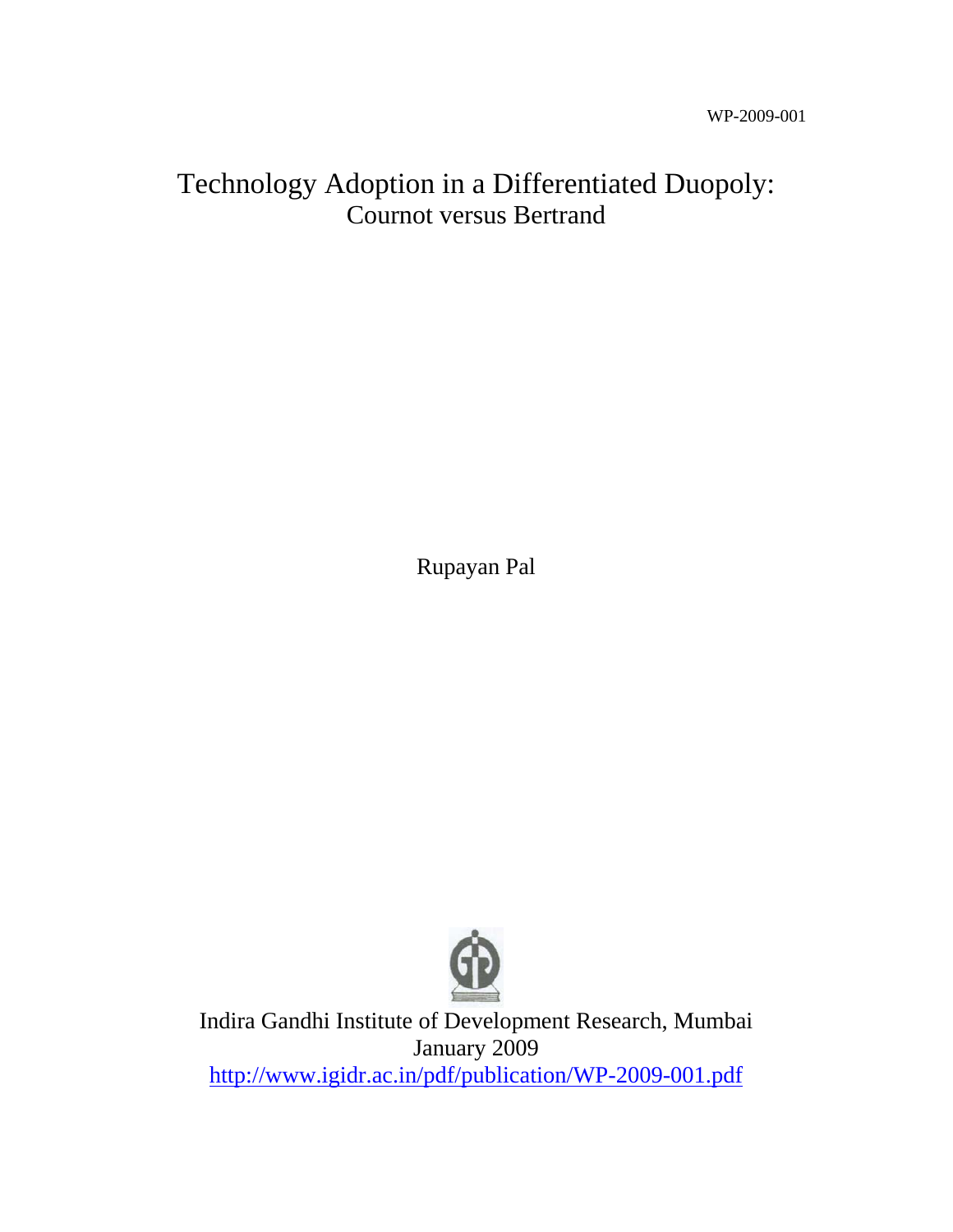# Technology Adoption in a Differentiated Duopoly: Cournot versus Bertrand

#### Rupayan Pal

Indira Gandhi Institute of Development Research (IGIDR) General Arun Kumar Vaidya Marg Goregaon (E), Mumbai- 400065, INDIA Email (corresponding author): <u>rupayan@igidr.ac.in</u>

#### **Abstract**

*This paper compares equilibrium technology adoption in a differentiated duopoly under two alternative modes of product market competition, Cournot and Bertrand. It shows that the cost of technology has differential impact on technology adoption, that is, on cost-efficiency of the industry, under two alternative modes of product market competition. The possibility of ex post cost asymmetry between firms is higher under Bertrand competition than under Cournot competition. If the cost of technology is high, Bertrand competition leads to higher cost-efficiency than Cournot competition provided that the cost reducing effect of the technology is high. On the other hand, if the technology reduces the marginal cost of production by a very low amount, Cournot competition may lead to higher cost-efficiency than Bertrand competition.* 

Key words: Differentiated duopoly, limit-pricing, price effect, selection effect, technology adoption

JEL Code(s): L13, L11, O31, D43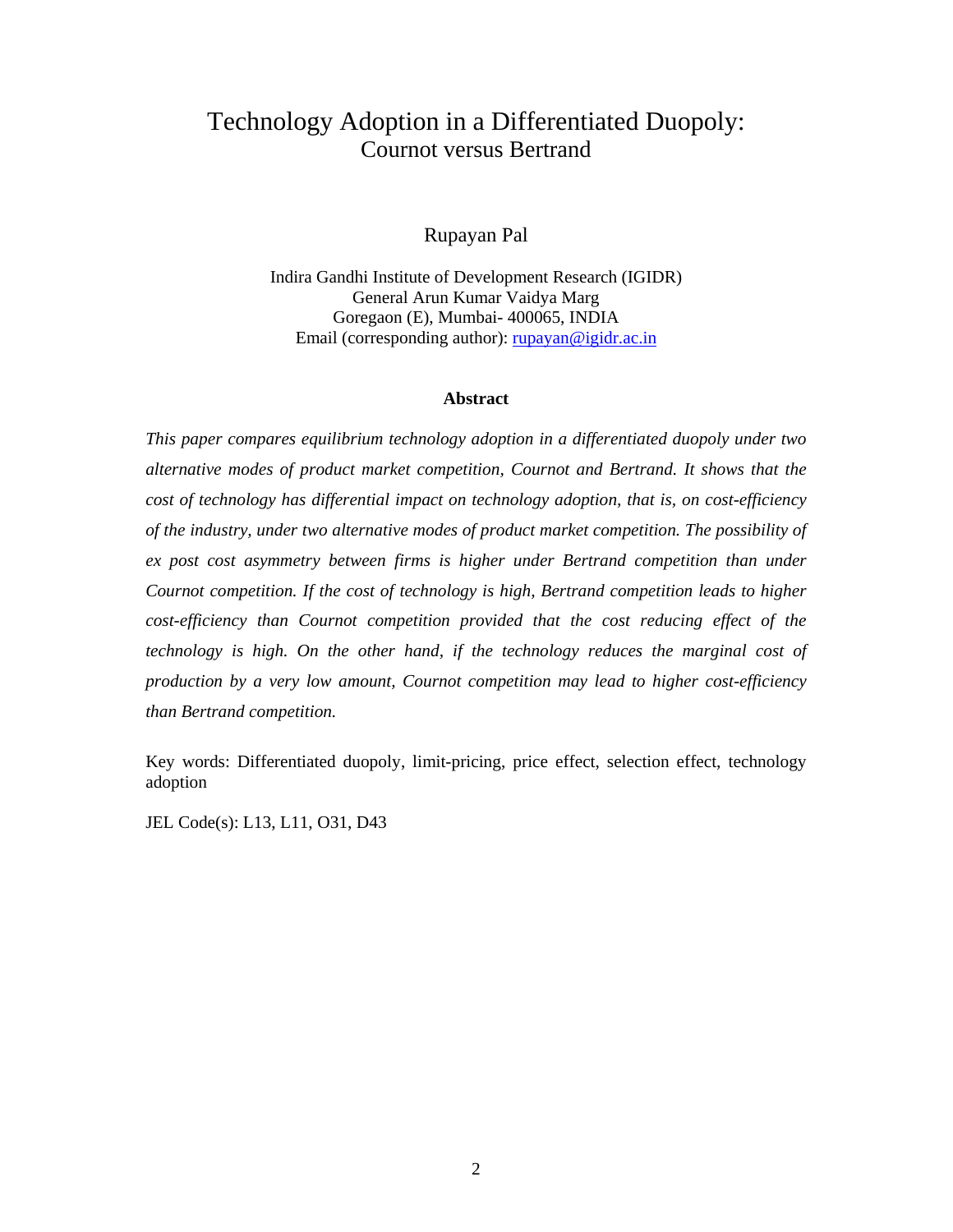#### Technology Adoption in a Differentiated Duopoly: Cournot versus Bertrand

Rupayan Pal

#### 1 Introduction

This paper analyses the incentives to adopt cost-reducing technology by firms in a horizontally differentiated industry under two alternative categories of product market competition, Cournot and Bertrand. When the cost of production is endogenously determined, whether Bertrand or Cournot competition leads to more cost-efficiency is an essential concern. Our framework allows us to address the question of how the cost of technology affects this comparison in a more general setting that does not rely on the assumption of 'positive primary outputs'.<sup>1</sup>

Whether higher or lower intensity of product market competition provides greater incentive to adopt cost reducing technology is of perennial interest. A large literature, dating at least as far back as Schumpeter (1943), emphasizes the role of the intensity of competition on innovation. Schumpeter (1943) argues that, since the possibility to realize returns from technological advancement is higher in concentrated markets, market concentration stimulates innovation. In contrast, Arrow (1962) shows, comparing a perfectly

<sup>&</sup>lt;sup>1</sup>The assumption of positive primary outputs, that is, both firms sell positive outputs, even if prices are set at respective marginal costs, is crucial for ranking of the equilibrium outputs and profits under the two categories of competition (Zanchettin, 2006; Amir and Jin, 2001).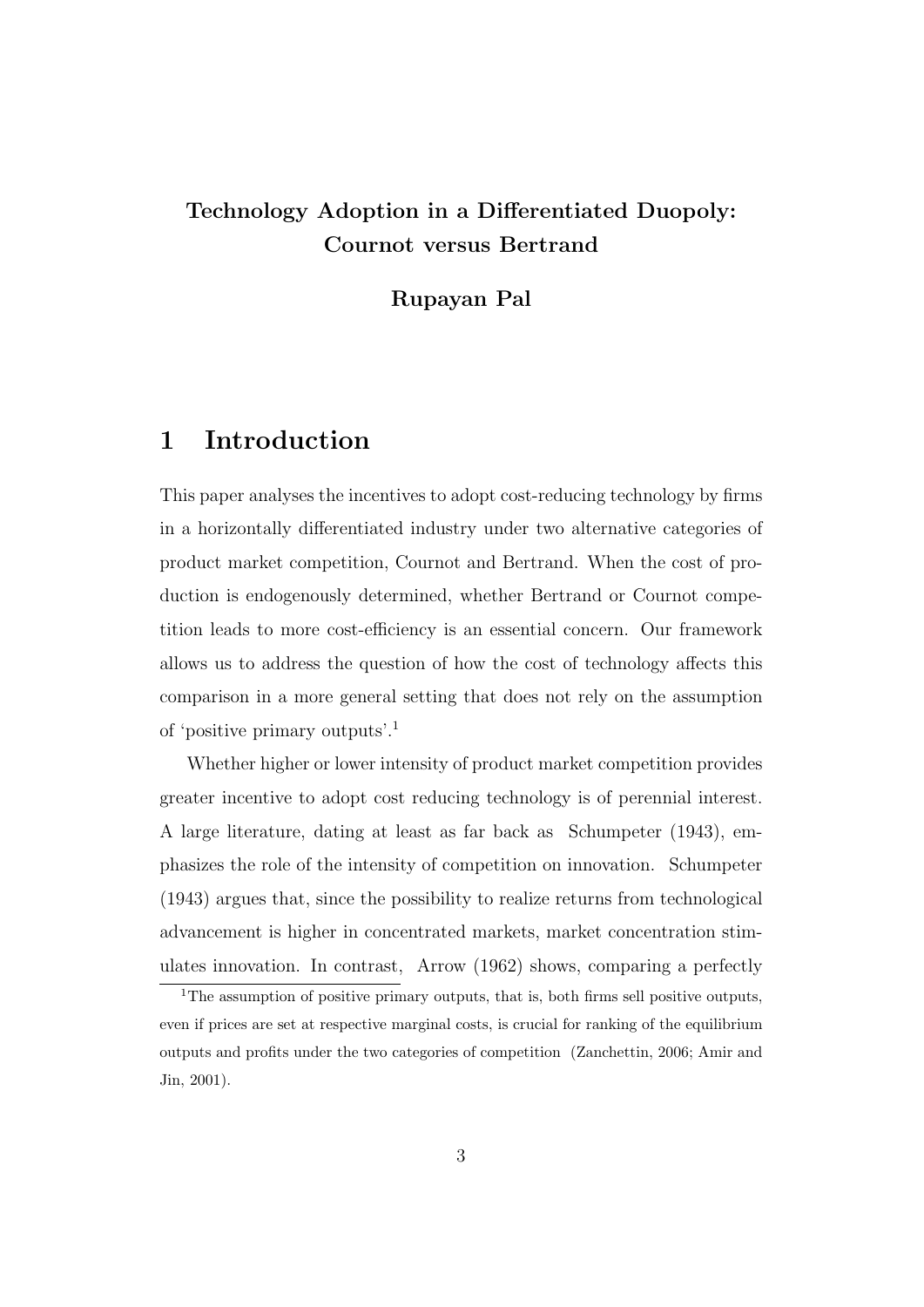competitive industry with a monopoly, that the gain from adopting costreducing technology is higher under competitive environment. It indicates that more competitive environment provides higher incentive to innovate. Recently, the attention has turned to the comparison of two oligopolistic industries. A number of recent studies, considering different scenarios, compare firms' incentives to innovate cost-reducing technologies under alternative modes of product market competition. It helps us to understand a variety of issues: role of the nature of product differentiation (Bester and Petrakis, 1993; Bonnano and Haworth, 1998), speed of technological progress (Aghion et al., 1997) conflict between static and dynamic efficiency (Delbono and Denicolo, 1990), impact of competition intensity (Boone, 2001), incentives in mixed oligopoly (Lin and Ogawa, 2005), so on so forth. While characterising equilibrium outcomes, these studies subscribe to the assumption of 'positive primary outputs' and thus restrict the space of the parameter values, which is likely to distort equilibrium outcomes. Also, to the best of our knowledge, existing studies does not analyse the impact of the cost of technology on technology adoption decision explicitly. This paper attempts to fill these gaps.

We consider a two stage non-cooperative game between two firms. Initially, both firms have symmetric cost functions. In the first stage, each firm simultaneously and independently decide whether to adopt a cost-reducing technology, by incurring some given cost, or not. In the second stage, firms engage either in Cournot competition or in Bertrand competition. The analysis shows that, if the cost of technology is high or moderate, Bertrand competition provides stronger incentive to adopt cost-reducing technology by a firm than Cournot competition unless the cost reducing effect of the technology is very low. The intuition behind our result is as follows. Fol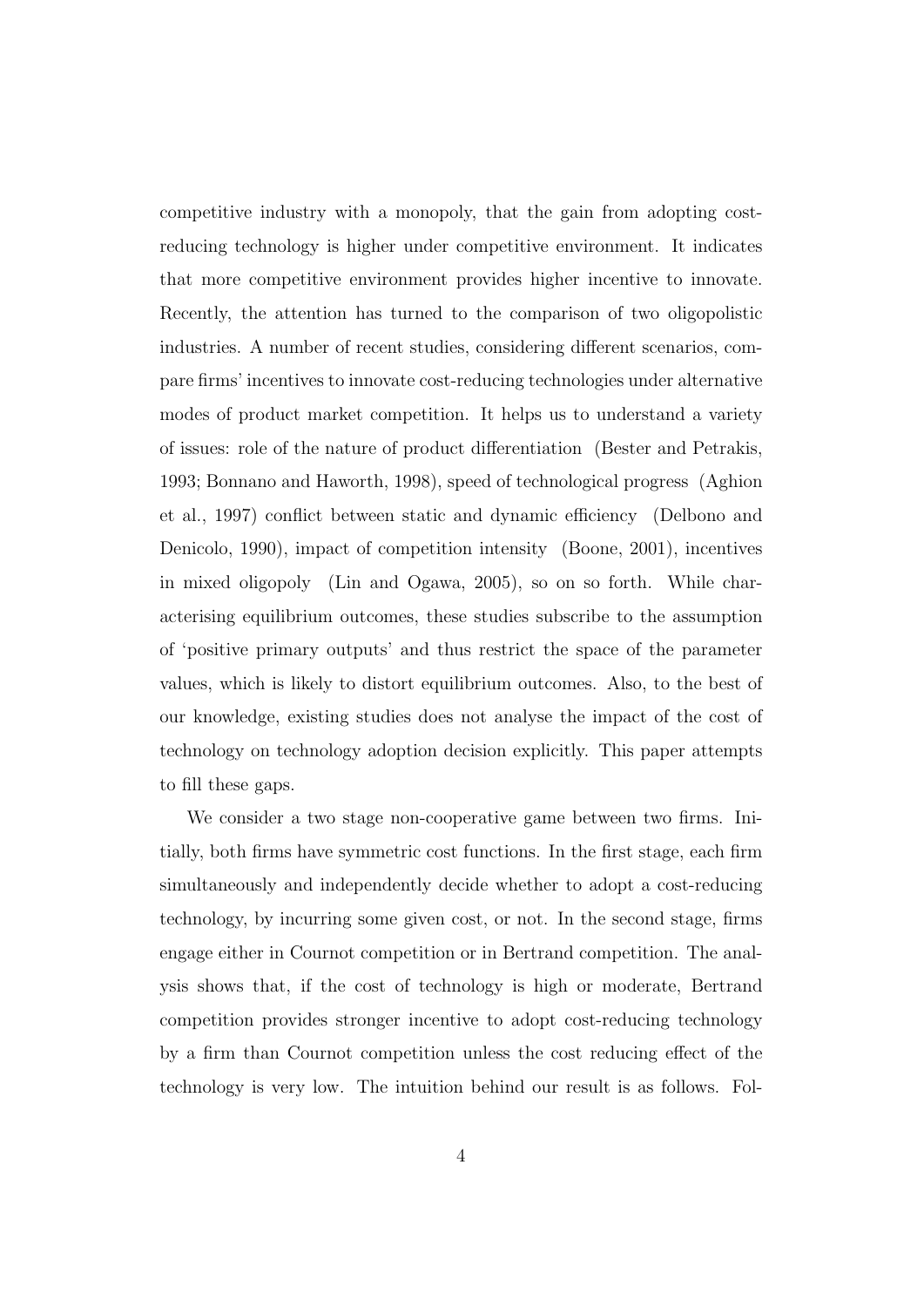lowing technology adoption, Bertrand competition not only leads to lower prices (price effect), but also a lower market share of the non-adopting firm (selection effect) than Cournot competition. While price effect generates more disincentive to adopt technology under Bertrand competition than under Cournot competition, the selection effect works in the opposite direction. The selection effect dominates the price effect, and the net effect is higher under Bertrand competition than under Cournot competition.

In equilibrium, only one firm adopts the technology under both Cournot and Bertrand competition, if the cost of technology is moderate. But, if the cost of technology is high, unless the cost reducing effect of the technology is very low, none of the firms adopt the technology under Cournot competition whereas one firm adopts the technology under Bertrand competition - an 'Arrow-like' result, as the gain from technology adoption is higher under Bertrand competition. On the other hand, if the cost of technology is low, both firms adopt the technology under Cournot competition whereas only one firm adopts the technology under Bertrand competition a 'Schumpeter-type' result. The reason is, since the price effect is smaller under Cournot competition than under Bertrand competition, both firms find technology adoption to be gainful under Cournot competition whereas under Bertrand competition a firm gains by adopting the technology when the other firm does not adopt the technology. Under Bertrand competition, the cost of technology needs to be reduced even further to a very low level to induce both firms to adopt the technology. Clearly, the cost of technology has differential impact on the decision to adopt technology under two alternative modes of competition. Moreover, it shows that the possibility of ex post cost asymmetry between firms is higher under Bertrand competition than under Cournot competition. When the cost reducing effect of the technology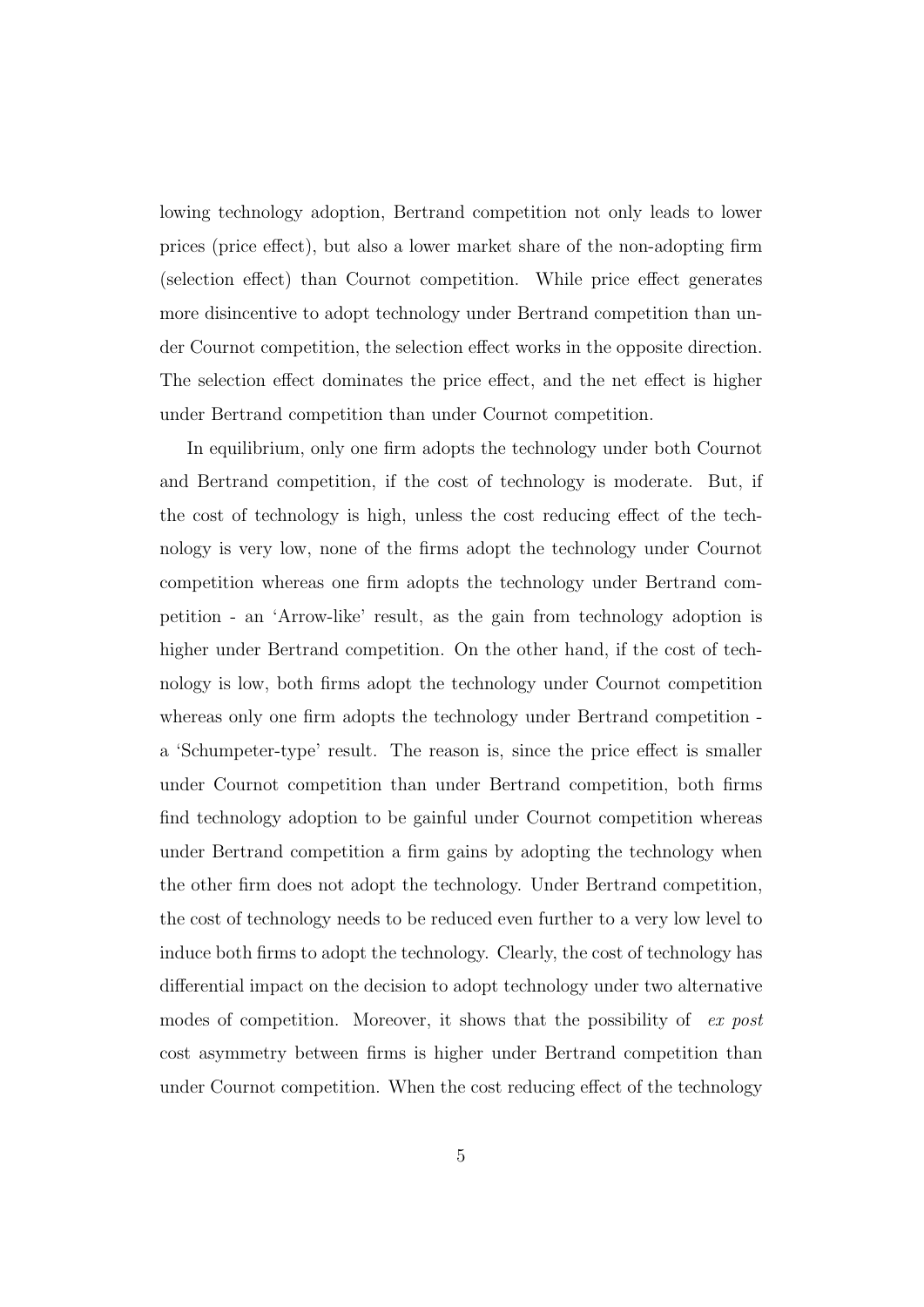is high, the industry becomes more cost-efficient under Bertrand competition than under Cournot competition provided that the cost of technology is high; otherwise, both Bertrand and Cournot competition leads to the same level of cost-efficiency of the industry. On the other hand, if the technology reduces the marginal cost of production by a very low amount, Cournot competition leads to more cost-efficiency of the industry than Bertrand competition unless the cost of technology is moderate. These results has implications to 'technology subsidy' policies.

The rest of the paper proceeds as follows. The next section presents the model and characterises Bertrand and Cournot equilibria. Section 3 presents the comparison of equilibrium outcomes under alternative modes of competition. Section 4 concludes.

#### 2 The Model

Let us consider an economy with an oligopolistic sector, consisting of two firms - firm 1 and firm 2, that produce a differentiated good and a competitive numeraire sector. Initially, the marginal costs of production of firm 1 and firm 2 are equal to c. That is, we start with a situation where there is no asymmetry in terms of cost of production between firm 1 and firm 2.

On the demand side of the market, we consider the following utility function of the representative consumer.

$$
U = aq_1 + aq_2 - \frac{1}{2}(q_1^2 + q_2^2 + 2\gamma q_1 q_2) + m,
$$

where  $q_1$  and  $q_2$  are the quantities of the two differentiated products produced by firm 1 and firm 2, respectively, and  $m$  is the quantity of the numeraire good.<sup>2</sup> The degree of product differentiation is measured by the parameter  $\gamma$ 

<sup>2</sup>This specification of the representative consumer's utility function is similar to that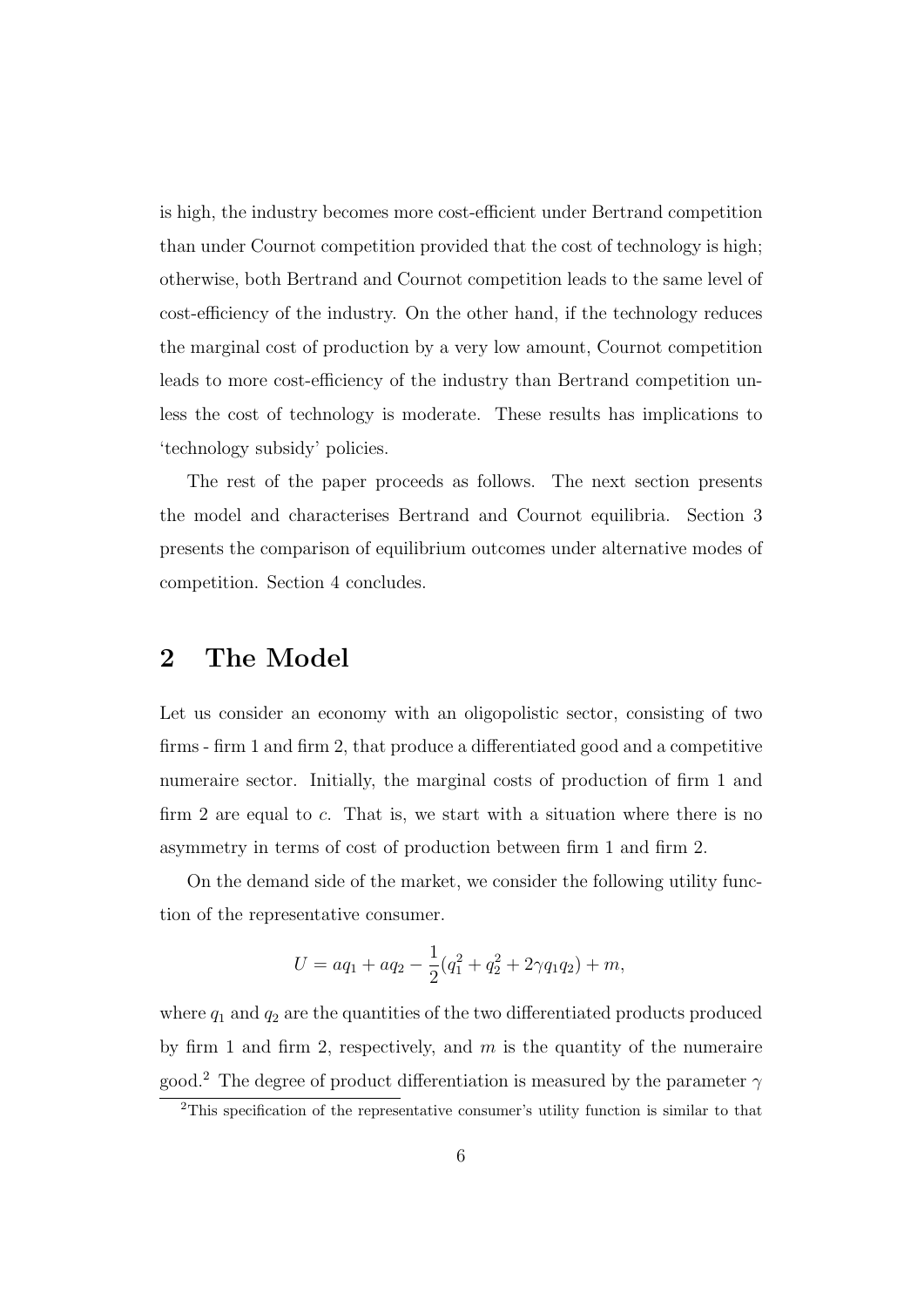$(0 < \gamma < 1)$ , lower value of  $\gamma$  denotes higher degree of product differentiation, i.e., lower degree of substitutability between products. This specification of  $U(.)$  generates the following linear demand structure.

$$
q_i = \frac{1}{1 - \gamma^2} [a(1 - \gamma) - p_i + \gamma p_j], \quad i, j = 1, 2; i \neq j \tag{1}
$$

Inverting (1), we get the following system of linear inverse demand functions.

$$
p_i = a - q_i - \gamma q_j, \quad i, j = 1, 2; i \neq j \tag{2}
$$

If prices leads to positive demand for both goods, demand is given by equations (1) and (2). But, if prices are such that  $q_j = \frac{1}{1-\gamma^2} [a(1-\gamma) - p_j + \gamma p_i] \leq 0$ , the demand of good *i* reduces to  $q_i = a - p_i$ , as in Zanchettin (2006).

Now, before undertaking production decision, firms can adopt a new technology by incurring the exogenously determined fixed cost  $r > 0$  to reduce the cost of production. If a firm adopts the technology, its marginal cost of production reduces to  $c - x$  (0 <  $x < c$ ), whereas the non-adopting firm's marginal cost remains at  $c<sup>3</sup>$ . That is, we consider a two stage non-cooperative game between the firms. The stages of the game are as follows.

- Stage 1: Firm 1 and Firm 2 simultaneously and independently decide whether to adopt the technology or not.
- Stage 2: Firms engage either in Cournot competition or in Bertrand competition in the product market.

of Singh and Vives (1984), except that we consider same coefficients of linear terms of  $q_1$ and  $q_2$  and normalise the coefficients of the squared terms to one, to simplify the analysis.

<sup>&</sup>lt;sup>3</sup>Alternatively, we can say that firms require to invest the amount r in R&D to get the next best technology that reduces cost of production by the amount  $x$ . There is no other possible intermediate technology, which can reduce cost by less than  $x$ , that requires less investment in R&D. Also, the required investment to obtain more superior technology, which reduces cost by more than  $x$ , is infinite. There is no spillover effect of technology adoption/R&D.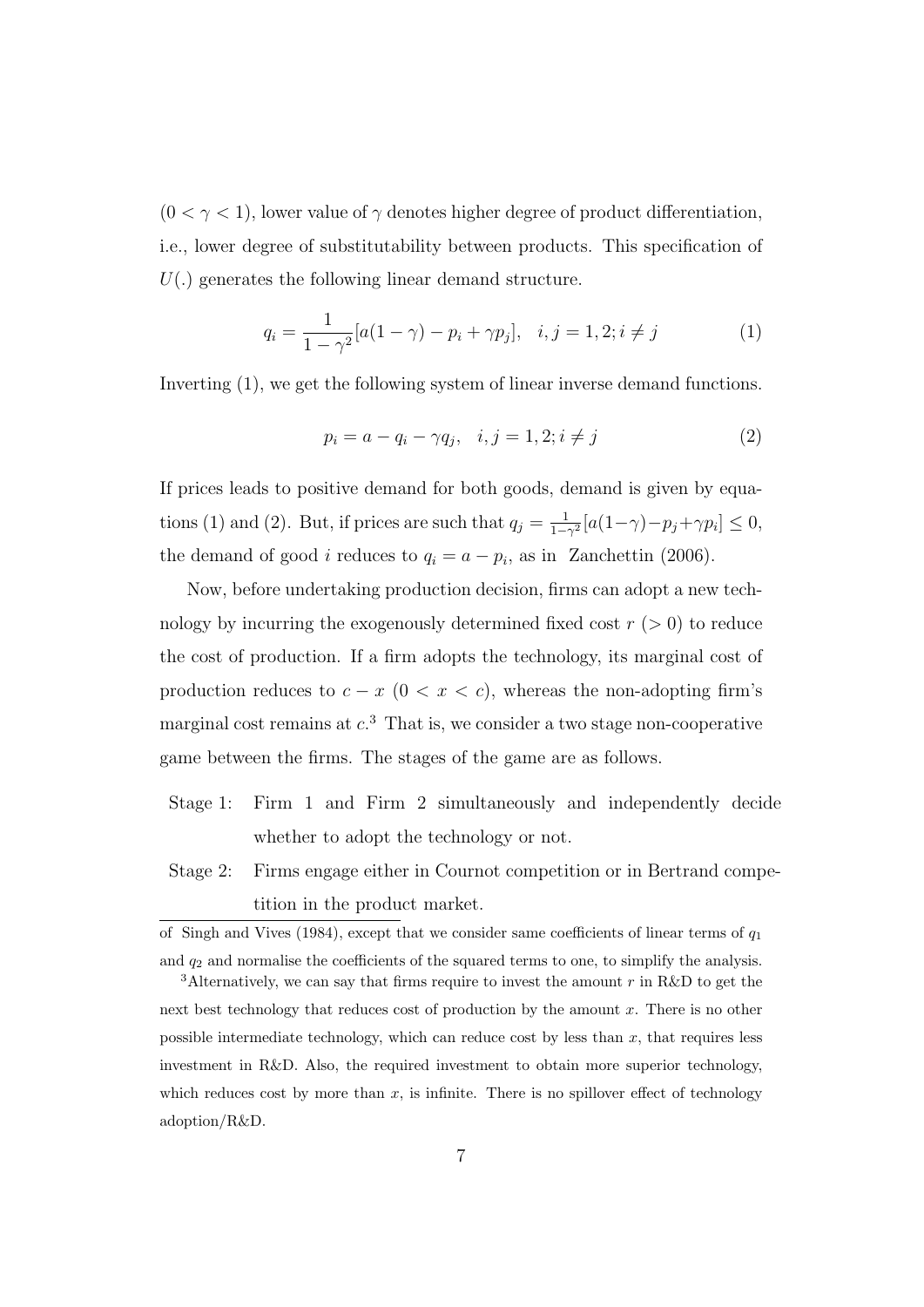Clearly, in stage 1, there are three possible cases for the decision to adopt the technology: (1) no firm adopts the technology, (2) only one firm, either firm 1 or firm 2, adopts the technology, and (3) both firm 1 and firm 2 adopt the technology. The mode of product market competition, Cournot or Bertrand, in the second stage is exogenously determined. We solve this game by the backward induction method.

Cournot Competition: We begin with the scenario where firms are engaged in Cournot competition in the product market. First, we characterise the product market equilibrium, given the choice of technology adoption of firms in stage 1. When none of the firms adopts the technology, the equilibrium outcomes are as follows.

$$
q_1^C(0,0) = p_1^C(0,0) - c = \frac{(a-c)}{2+\gamma} = p_2^C(0,0) - c = q_2^C(0,0),
$$

$$
\pi_1^C(0,0) = \pi_2^C(0,0) = \frac{(a-c)^2}{(2+\gamma)^2},
$$
(3)

where  $q_i^C(0,0), p_i^C(0,0)$ , and  $\pi_i^C(0,0)$  are equilibrium quantity, price and profit, respectively, of firm  $i (= 1, 2)$ , under Cournot competition (denoted by superscript C) when no firm adopts the technology (denoted by  $(0,0)$ ). If both firms adopt the technology, the equilibrium outcomes are

$$
q_1^C(1,1) = p_1^C(1,1) - c + x = \frac{(a-c+x)}{2+\gamma} = p_2^C(1,1) - c + x = q_2^C(1,1),
$$

$$
\pi_1^C(1,1) = \pi_2^C(1,1) = \frac{(a-c+x)^2}{(2+\gamma)^2} - r,
$$
(4)

where  $(1, 1)$  denotes that both firms adopt the technology. Finally, we consider the situation when only one firm adopts the technology. Since initially firms have equal marginal cost of production, without any loss of generality, let us consider that only firm 1 adopts the technology. We denote this case by  $(1, 0)$ . In this case, the marginal cost of production of firm 1 and firm 2 are  $c - x$  and c respectively. The equilibrium outputs, price-cost margins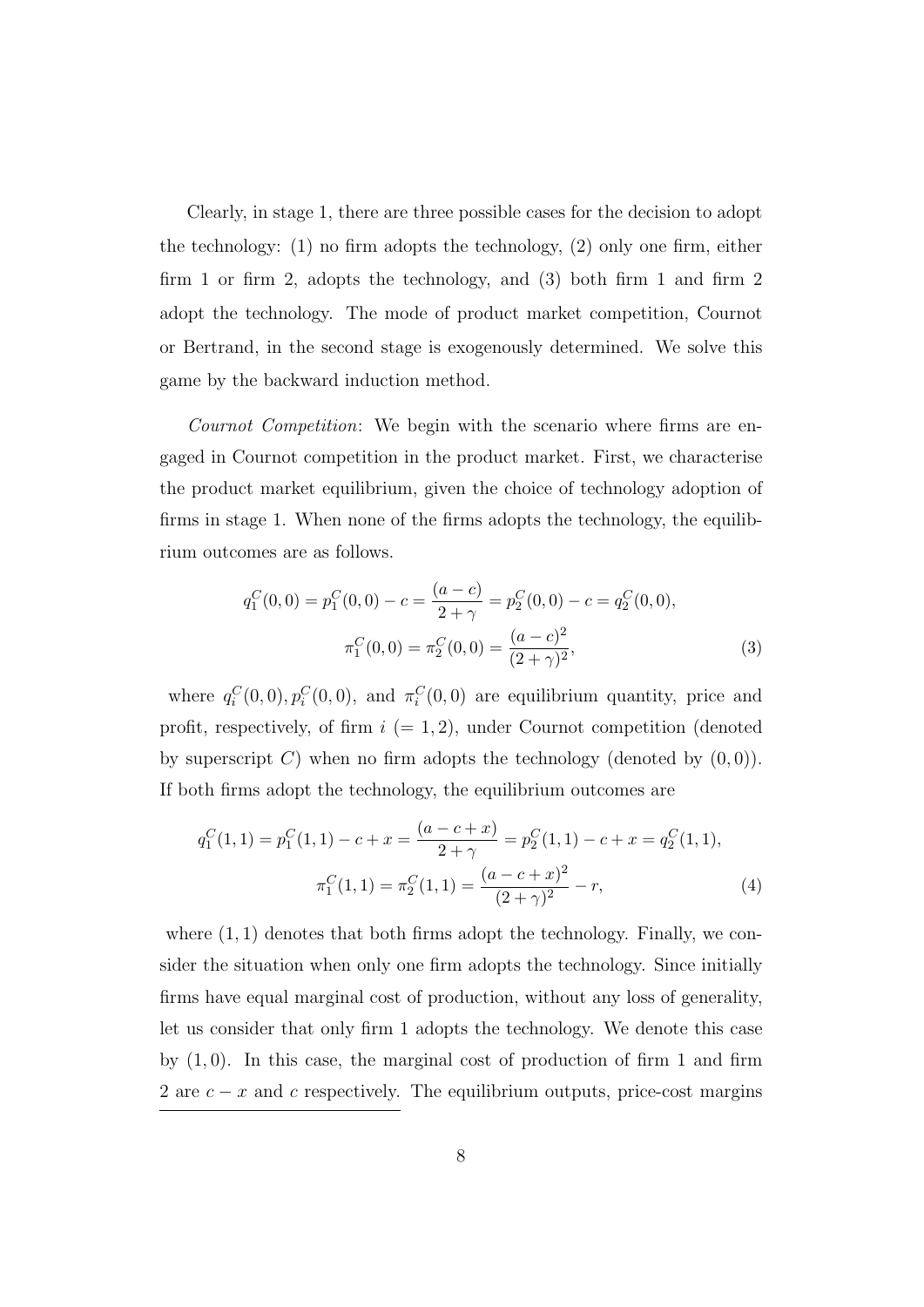and profits are as follows.

$$
q_1^C(1,0) = p_1^C(1,0) - c + x = \frac{(2-\gamma)(a-c) + 2x}{4-\gamma^2},
$$
  
\n
$$
q_2^C(1,0) = p_2^C(1,0) - c = \frac{(2-\gamma)(a-c) - \gamma x}{4-\gamma^2},
$$
  
\n
$$
\pi_1^C(1,0) = \frac{[(2-\gamma)(a-c) + 2x]^2}{(4-\gamma^2)^2} - r,
$$
  
\n
$$
\pi_2^C(1,0) = \frac{[(2-\gamma)(a-c) - \gamma x]^2}{(4-\gamma^2)^2},
$$
\n(5)

where  $(1,0)$  denotes that only firm 1 adopts the technology. Alternatively, if only firm 2 adopts the technology, the equilibrium outcomes are symmetric to that in (5):  $q_1^C(0,1) = q_2^C(1,0), q_2^C(0,1) = q_1^C(1,0), \pi_1^C(0,1) = \pi_2^C(1,0)$ and  $\pi_2^C(0,1) = \pi_1^C(1,0)$ , where  $(0,1)$  denotes that only firm 2 adopts the technology.

Note that when only one firm, say firm 1, adopts the technology, the mode of competition in the product market matters only if firm 1 cannot engage in monopoly pricing without bearing any competitive pressure from firm 2 (the non-adopting firm). Now, if the technology reduces marginal cost of firm 1 beyond a certain level, i.e., if the ex post efficiency gap between the two firms becomes sufficiently high, then irrespective of the mode of competition, firm 2 is driven out of the market and firm 1 enjoys absolute monopoly power. Now, firm 1 sets the monopoly price  $p_1^M = \frac{a-c+x}{2}$  $\frac{c+x}{2}$ , if at prices  $p_1 = p_1^M$  and  $p_2 = c$  the demand of firm 2's product is zero, i.e.,  $a(1 - \gamma) - c + \gamma p_1^M \leq 0$  $\Rightarrow x \geq \frac{(a-c)(2-\gamma)}{\gamma}$  $\frac{N(2-\gamma)}{\gamma}$ <sup>4</sup>. Since the mode of product market competition does not matter when  $x \geq \frac{(a-c)(2-\gamma)}{\gamma}$  $\frac{y(2-\gamma)}{\gamma}$ , we consider the following.

$$
x < \frac{(a-c)(2-\gamma)}{\gamma} \tag{6}
$$

In other words, the relevant parameter space, in which the mode of product market competition matters, is  $S = \{0 \le \gamma \le 1; 0 \le x \le \frac{(a-c)(2-\gamma)}{\gamma}\}.$  Note

<sup>&</sup>lt;sup>4</sup>Firm 2, i.e., the non-adopting firm, cannot engage in monopoly pricing unless products are completely different  $(\gamma = 0)$ .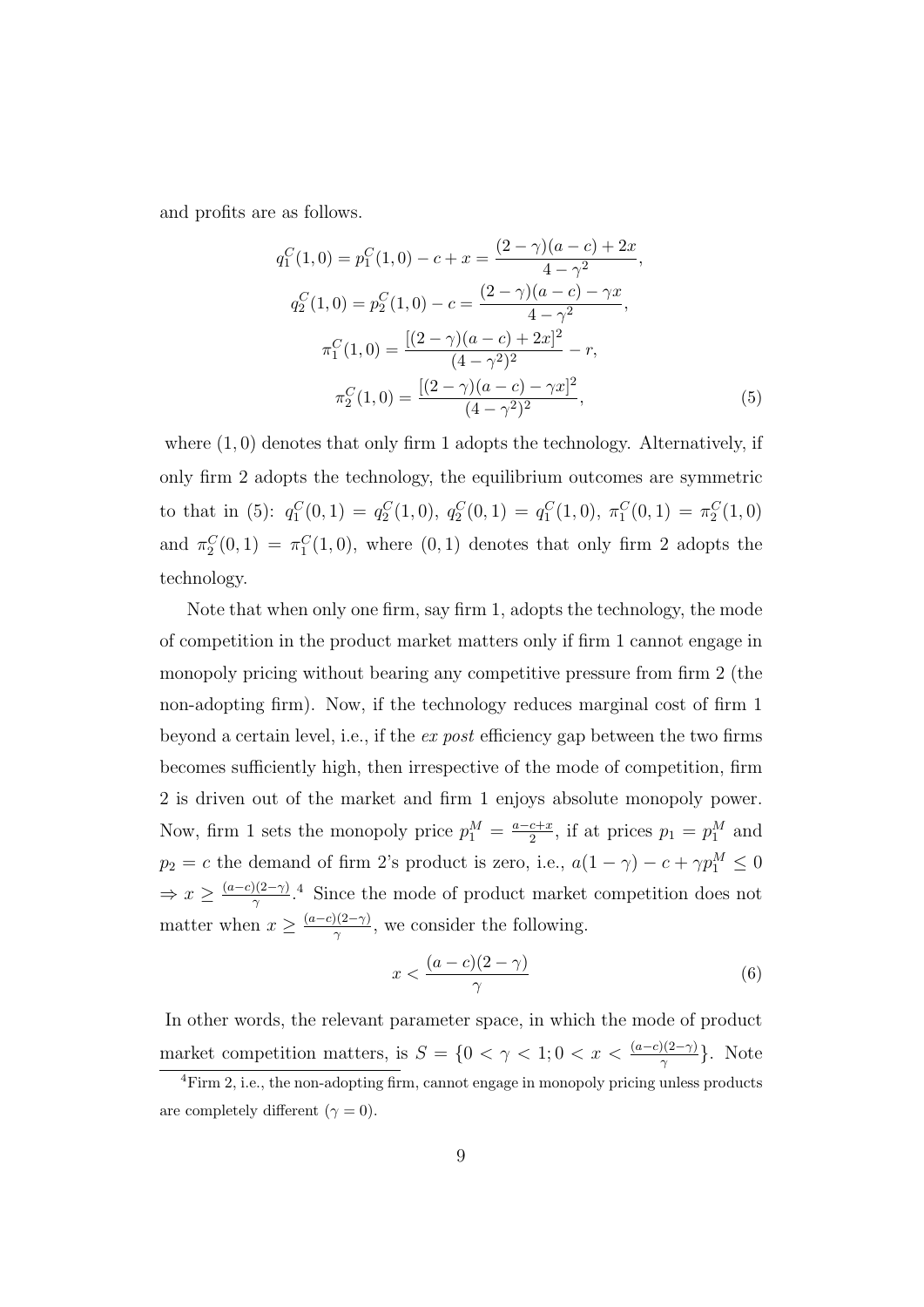that, in our case, the assumption of positive primary outputs is binding only for the non-adopting firm (firm 2). If both prices are set at marginal costs,  $p_1 = c - x$  and  $p_2 = c$ , the demand for non-adopting firm is positive only if  $x < \frac{(a-c)(1-\gamma)}{\gamma}$ . Clearly, the assumption of positive primary outputs curtails the parameter space.

From  $(5)$ , it is evident that higher x leads to higher output, price-cost margin and profit of the technology adopting firm, but lower output, pricecost margin and profit of the non-adopting firm. However, it is easy to check that the non-adopting firm remains active under Cournot competition for all  $x \in S$ .

Next, we turn to the technology adoption decision in stage 1 of the game, when firms are engaged in Cournot competition in stage 2. If firm 2 does not adopt the technology, firm 1 adopts the technology provided that  $\pi_1^C(1,0)$  $\pi_1^C(0,0) \Rightarrow r < \frac{4x^2 + 4(2-\gamma)(a-c)x}{(4-\gamma^2)^2}$  $\frac{4(2-\gamma)(a-c)x}{(4-\gamma^2)^2} = \bar{r}^C$ , say. On the other hand, if firm 1 adopts the technology, firm 2 does not adopt the technology provided that  $\pi_2^C(1,0) > \pi_2^C(1,1) \Rightarrow r > \frac{4(1-\gamma)x^2 + 4(2-\gamma)(a-c)x}{(4-\gamma^2)^2}$  $\frac{1}{(4-\gamma^2)^2} = \underline{r}^C$ , say. It is easy to observe that  $r^C < \bar{r}^C$ . Therefore, since firms are ex ante symmetric in terms of cost of production, only one firm (either firm 1 or firm 2) adopts the technology in equilibrium when  $r^C < r < \bar{r}^C$ . Alternatively, in equilibrium, no firm adopts the technology when  $r > \bar{r}^C$ , and both firms adopt the technology provided that  $r < r^C$ .

**Lemma 1:** Under Cournot competition in the product market, the equilibrium technology adoption is as follows. (a) If the cost of technology  $(r)$  is in the intermediate range, i.e., if  $r^C < r < \bar{r}^C$ , only one firm adopts the costreducing technology; (b) if  $r < \underline{r}^C$  ( $r > \overline{r}^C$ ), both firms (no firm) adopt(s) the technology, where  $\underline{r}^C = \frac{4(1-\gamma)x^2 + 4(2-\gamma)(a-c)x}{(4-\gamma^2)x^2}$  $\frac{a^2+4(2-\gamma)(a-c)x}{(4-\gamma^2)^2}$  and  $\bar{r}^C = \frac{4x^2+4(2-\gamma)(a-c)x}{(4-\gamma^2)^2}$  $\frac{4(2-\gamma)(a-c)x}{(4-\gamma^2)^2}$ . Both firms remain active in the market irrespective of the cost of technology.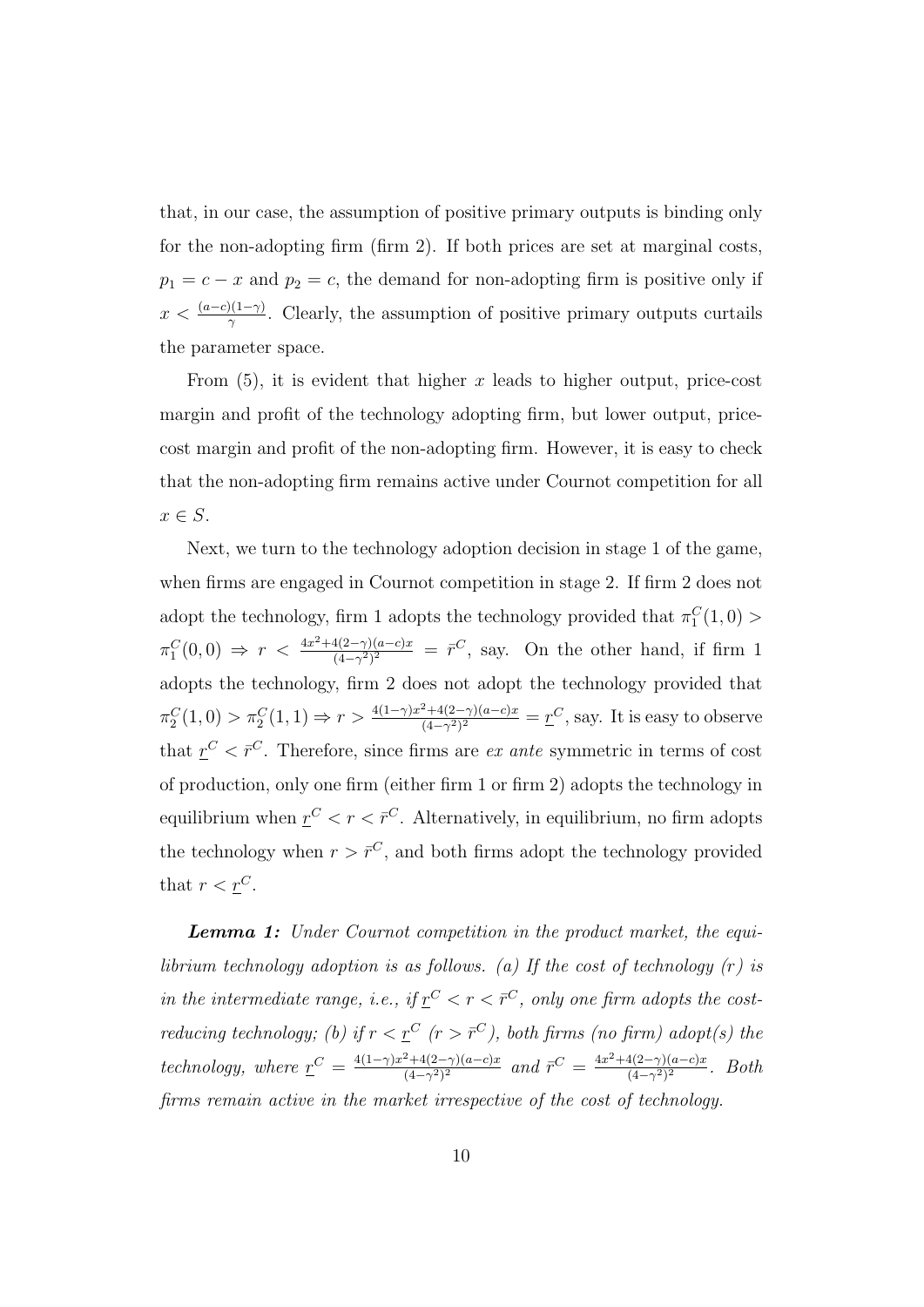Bertrand Competition: We first characterise the equilibrium outcomes of the product market competition, where firms are competing in terms of price, given the technology adoption decision of firms. When none of the firms adopt the technology, each firm has the marginal cost equal to  $c$ ; therefore, the Bertrand equilibrium is as follows.

$$
q_1^B(0,0) = \frac{p_1^B(0,0) - c}{1 - \gamma^2} = \frac{(a - c)}{(2 - \gamma)(1 + \gamma)} = \frac{p_2^B(0,0) - c}{1 - \gamma^2} = q_2^B(0,0),
$$

$$
\pi_1^B(0,0) = \pi_2^B(0,0) = \frac{(a - c)^2(1 - \gamma)}{(2 - \gamma)^2(1 + \gamma)},
$$
(7)

where  $q_i^B(0,0), p_i^B(0,0)$ , and  $\pi_i^B(0,0)$  are equilibrium quantity, price and profit, respectively, of firm  $i (= 1, 2)$ , under Bertrand competition (denoted by superscript B) when no firm adopts the technology (denoted by  $(0,0)$ ). On the other hand, if both firms adopt the technology, each firm's marginal cost reduces to  $c - x$  and the Bertrand equilibrium is

$$
q_1^B(1,1) = \frac{p_1^B(1,1) - c + x}{1 - \gamma^2} = \frac{(a - c + x)}{(2 - \gamma)(1 + \gamma)} = \frac{p_2^B(1,1) - c + x}{1 - \gamma^2} = q_2^B(1,1),
$$

$$
\pi_1^B(1,1) = \pi_2^B(1,1) = \frac{(a - c + x)^2(1 - \gamma)}{(2 - \gamma)^2(1 + \gamma)} - r,
$$
(8)

where  $(1, 1)$  denotes that both firms adopt the technology. Note that, under Bertrand competition, both firms adopt the technology provided the price effect does not lead to  $\pi_i^B(1,1) \leq 0$ ,  $i = 1,2$ .

If only one firm (say, firm 1) adopts the technology and both firms are active in deliriums, the Bertrand equilibrium is

$$
q_1^B(1,0) = \frac{p_1^B(1,0) - c + x}{1 - \gamma^2} = \frac{(2 - \gamma - \gamma^2)(a - c) + (2 - \gamma^2)x}{(4 - \gamma^2)(1 - \gamma^2)},
$$
  
\n
$$
q_2^B(1,0) = \frac{p_2^B(1,0) - c}{1 - \gamma^2} = \frac{(2 - \gamma - \gamma^2)(a - c) - \gamma x}{(4 - \gamma^2)(1 - \gamma^2)},
$$
  
\n
$$
\pi_1^B(1,0) = \frac{[(2 - \gamma - \gamma^2)(a - c) + (2 - \gamma^2)x]^2}{(4 - \gamma^2)^2(1 - \gamma^2)} - r,
$$
  
\n
$$
\pi_2^B(1,0) = \frac{[(2 - \gamma - \gamma^2)(a - c) - \gamma x]^2}{(4 - \gamma^2)^2(1 - \gamma^2)},
$$
\n(9)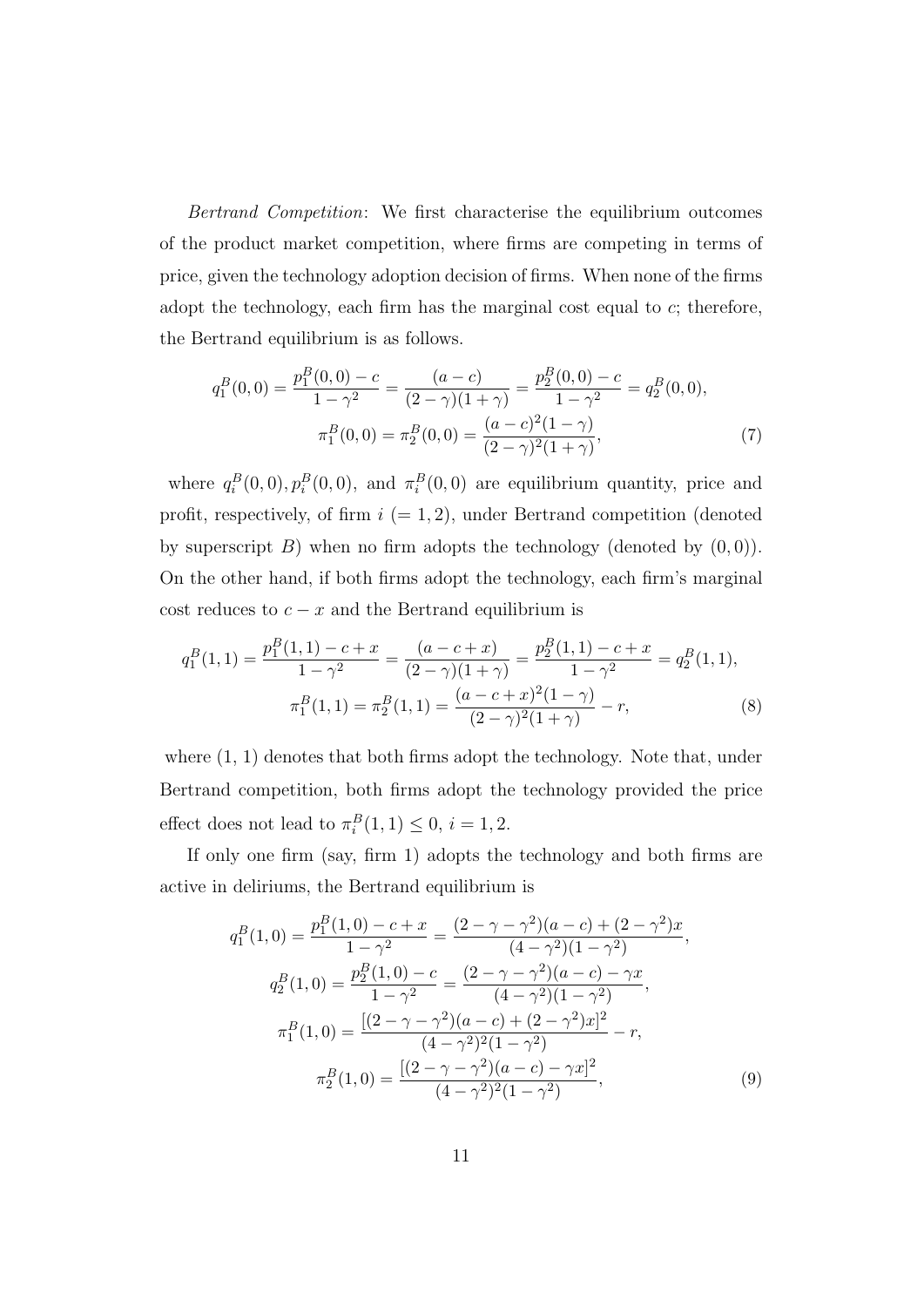where  $(1, 0)$  denotes that only firm 1 adopts the technology. Alternatively, if only firm 2 adopts the technology, the equilibrium outcomes are symmetric to that in (9):  $q_1^B(0,1) = q_2^B(1,0), q_2^B(0,1) = q_1^B(1,0), \pi_1^B(0,1) = \pi_2^B(1,0)$ and  $\pi_2^B(0,1) = \pi_1^B(1,0)$ , where  $(0,1)$  denotes that only firm 2 adopts the technology.

However, the non-adopting firm (say, firm 2) is active in Bertrand equilibrium  $(q_2^B(1,0) > 0)$  provided that  $x < \frac{(a-c)(2-\gamma-\gamma^2)}{\gamma}$  $\frac{q_2-\gamma-\gamma^2}{\gamma}$ . If, on the contrary,

$$
\frac{(a-c)(2-\gamma-\gamma^2)}{\gamma} \le x < \frac{(a-c)(2-\gamma)}{\gamma},\tag{10}
$$

the non-adopting firm is driven out of the market. However, the technology adopting firm (say, firm 1) cannot engage in monopoly pricing without bearing any competitive pressure from the non-adopting firm, since we consider that the efficiency gain through technology adoption is not drastic (i.e.,  $x < \frac{(a-c)(2-\gamma)}{\gamma}$ ). That is, the technology adopting firm cannot enjoy absolute monopoly power. In other words, though the non-adopting firm is driven out of the market, it exerts competitive pressure on the technology adopting firm. If the amount of marginal cost reduction  $(x)$  due to technology adoption is in the range as specified in (10), in equilibrium, under Bertrand competition the technology adopting firm engages in limit-pricing, which keeps the nonadopting firm out of the market. On the contrary, the non-adopting firm remains active under Cournot competition for all  $x \in S$ . The limit-pricing equilibrium under Bertrand competition is as follows.

$$
q_2^L(1,0) = p_2^L(1,0) - c = \pi_2^L(1,0) = 0,
$$
  
\n
$$
q_1^L(1,0) = \frac{a-c}{\gamma},
$$
  
\n
$$
p_1^L(1,0) - c + x = \frac{\gamma x - (a-c)(1-\gamma)}{\gamma},
$$
  
\n
$$
\pi_1^L(1,0) = \frac{(a-c)\{\gamma x - (a-c)(1-\gamma)\}}{\gamma^2} - r,
$$
\n(11)

where the superscript  $L$  denotes limit-pricing under Bertrand equilibrium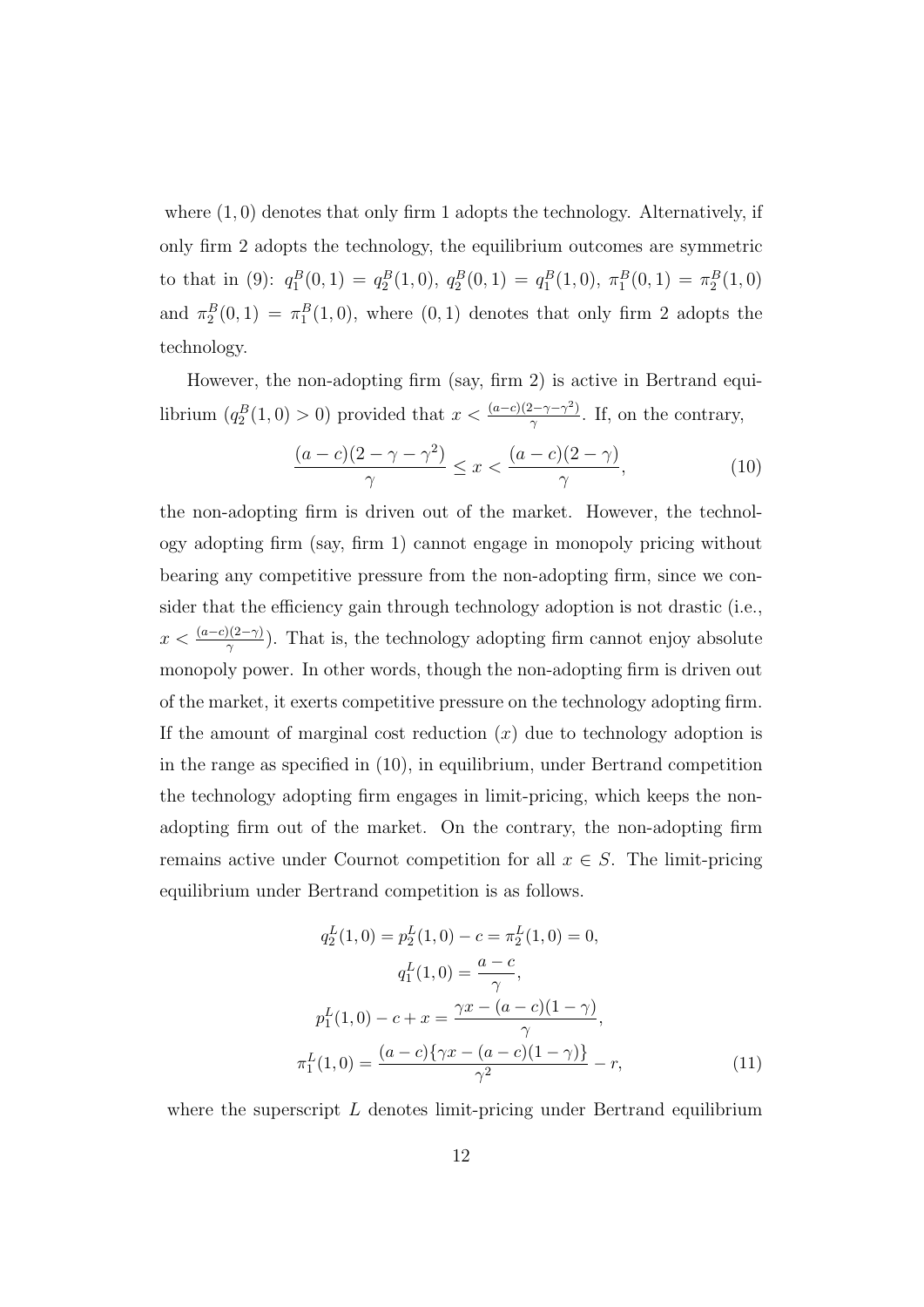and  $(1,0)$  denotes that only firm 1 adopts the technology. If only firm 2 adopts the technology, the equilibrium outcomes are symmetric to that in (11), that is,  $q_2^L(0,1) = q_1^L(1,0), q_1^L(0,1) = q_2^L(1,0), p_2^L(0,1) = p_1^L(1,0),$  $p_1^L(0,1) = p_2^L(1,0), \pi_2^L(0,1) = \pi_1^L(1,0)$  and  $\pi_1^L(0,1) = \pi_2^L(1,0)$ . Note that the possibility of limit-pricing increases with a decrease in the degree of product differentiation (increase in  $\gamma$ ).<sup>5</sup> Nonetheless, even if the degree of product differentiation is high ( $\gamma$  is low), it is optimum for the technology adopting firm to engage in limit-pricing.

Next, we analyse the technology adoption decision of firms in stage 1, when firms are engaged in Bertrand competition in the product market. From the above discussion, it is clear that there are two scenarios: (a)  $\frac{(a-c)(2-\gamma-\gamma^2)}{\gamma} \leq x < \frac{(a-c)(2-\gamma)}{\gamma}$ , i.e, limit-pricing occurs in equilibrium in stage 2 when only one firm (say, firm 1) adopts the technology; and (b)  $0 < x < \frac{(a-c)(2-\gamma-\gamma^2)}{\gamma}$  $\frac{q_2-\gamma-\gamma}{\gamma}$ , i.e, limit-pricing does not occur in equilibrium.

In the first scenario, if firm 2 does not adopt the technology, firm 1 adopts the technology provided that  $\pi_1^L(1,0) > \pi_1^B(0,0)$ , i.e.,  $r < \frac{(a-c)\{\gamma x - (a-c)(1-\gamma)\}}{\gamma^2}$  $(a-c)^2(1-\gamma)$  $\frac{(a-c)^2(1-\gamma)}{(2-\gamma)^2(1+\gamma)} = \bar{r}^L$ , say. On the other hand, if firm 1 adopts the technology, firm 2 does not adopt the technology provided that  $\pi_2^L(1,0) > \pi_2^B(1,1)$ -, i.e.,  $r > \frac{(a-c+x)^2(1-\gamma)}{(2-\gamma)^2(1+\gamma)}$  $\frac{(n-k+1)^2(1-\gamma)}{(2-\gamma)^2(1+\gamma)} = \underline{r}^L$ , say. It implies that, since firms are *ex ante* symmetric, in equilibrium both firms adopt the technology, if  $r < \underline{r}^L$ . But, if  $r > \overline{r}^L$ , no firm adopts the technology in equilibrium. For intermediate costs of the technology,  $r^L < r < \bar{r}^L$ , only one firm adopts the technology in equilibrium. In the second scenario  $(0 < x < \frac{(a-c)(2-\gamma-\gamma^2)}{2})$  $\frac{q_2(\gamma - \gamma^2)}{\gamma}$ ) also we get similar equilibrium outcomes: if  $r^B < r < \bar{r}^B$ , only one firm adopts the technology; but, if  $r < \underline{r}^B$   $(r > \overline{r}^B)$ , both firms (none) adopt(s) the technology, where  $\underline{r}^B =$ 

<sup>&</sup>lt;sup>5</sup>From (10), the range of limit-pricing region is  $(a - c)\gamma$ , which is positively related to  $γ$ .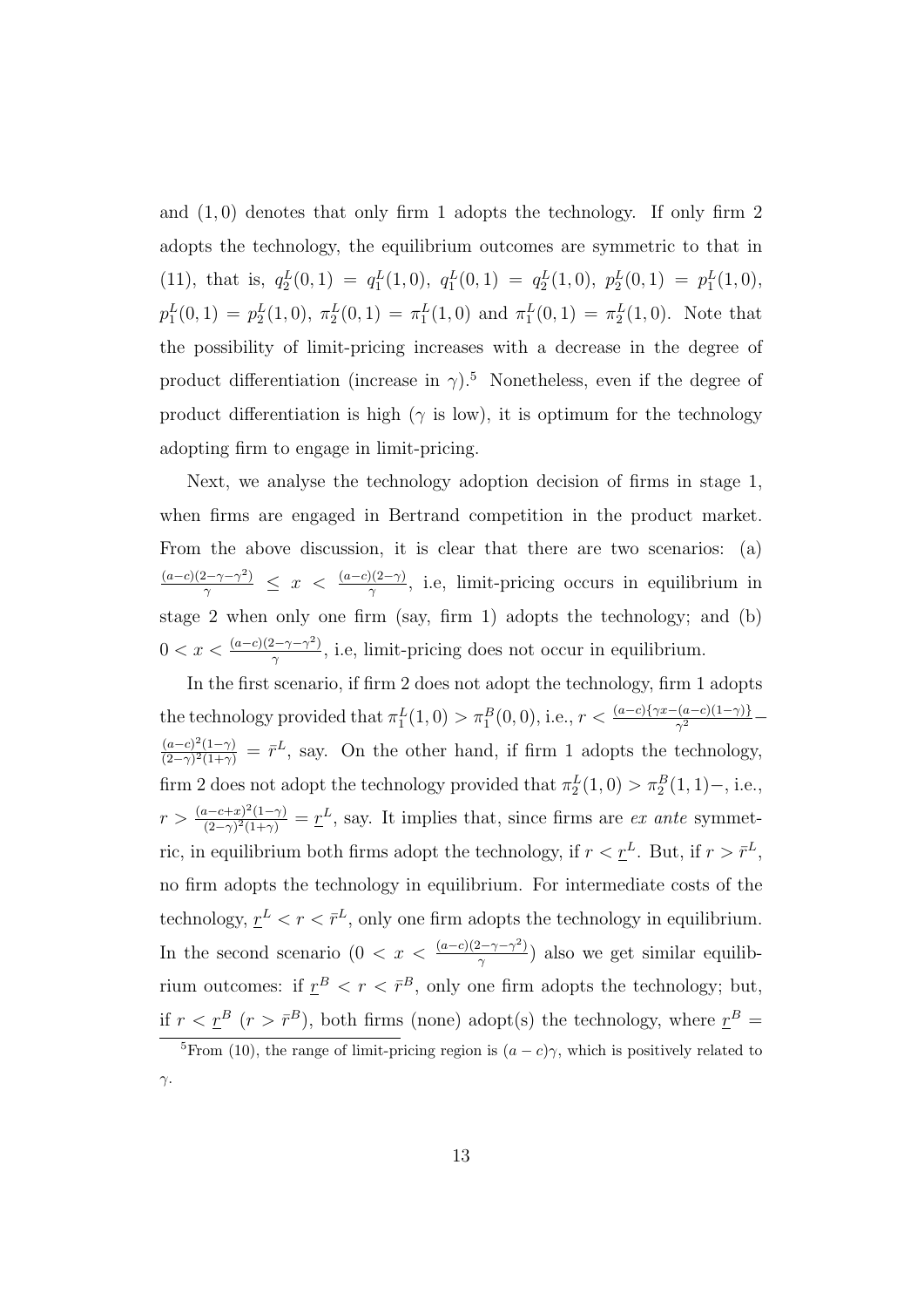$(a-c+x)^2(1-\gamma)$  $\frac{(a-c+x)^2(1-\gamma)}{(2-\gamma)^2(1+\gamma)} - \frac{[(2-\gamma-\gamma^2)(a-c)-\gamma x]^2}{(4-\gamma^2)^2(1-\gamma^2)}$  $\frac{(-\gamma - \gamma^2)(a-c) - \gamma x]^2}{(4-\gamma^2)^2(1-\gamma^2)}$  and  $\bar{r}^B = \frac{[(2-\gamma - \gamma^2)(a-c)+(2-\gamma^2)x]^2}{(4-\gamma^2)^2(1-\gamma^2)}$  $\frac{(-\gamma^2)(a-c)+(2-\gamma^2)x]^2}{(4-\gamma^2)^2(1-\gamma^2)} - \frac{(a-c)^2(1-\gamma)}{(2-\gamma)^2(1+\gamma)}$  $\frac{(a-c)^2(1-\gamma)}{(2-\gamma)^2(1+\gamma)}$ . Clearly,  $r^B < r^L$  and  $\bar{r}^B < \bar{r}^L$ .

Lemma 2: When firms are engaged in Bertrand competition in the product market, if the amount of marginal cost reduction  $(x)$  due to technology adoption is such that  $\frac{(a-c)(2-\gamma-\gamma^2)}{\gamma} \leq x < \frac{(a-c)(2-\gamma)}{\gamma}$ , in equilibrium only one firm adopts the cost-reducing technology and the technology adopting firm engages in limit-pricing provided that  $r^L$  <  $r$  <  $\bar{r}^L$ ; but, when  $r < \underline{r}^L$  ( $r > \bar{r}^L$ ), both firms (no firm) adopt(s) the technology, where  $\underline{r}^L =$  $(a-c+x)^2(1-\gamma)$  $\frac{(a-c+x)^2(1-\gamma)}{(2-\gamma)^2(1+\gamma)}$  and  $\bar{r}^L = \frac{(a-c)\{\gamma x-(a-c)(1-\gamma)\}}{\gamma^2}$  $\frac{(a-c)(1-\gamma)}{\gamma^2} - \frac{(a-c)^2(1-\gamma)}{(2-\gamma)^2(1+\gamma)}$  $\frac{(a-c)^{2}(1-\gamma)}{(2-\gamma)^{2}(1+\gamma)}$ . On the other hand, if  $0 < x < \frac{(a-c)(2-\gamma-\gamma^2)}{\gamma}$  $\frac{f(z-\gamma-\gamma^2)}{\gamma}$ , both firms (no firm) adopt(s) the technology in equilibrium provided that  $r < r^B$  ( $r > \bar{r}^B$ ); but, only one firm adopts the technology when  $\underline{r}^B < r < \overline{r}^B$ , where  $\underline{r}^B = \frac{(a-c+x)^2(1-\gamma)}{(2-\gamma)(2(1+\gamma))}$  $\frac{(2-\gamma)^2(1-\gamma)}{(2-\gamma)^2(1+\gamma)} - \frac{[(2-\gamma-\gamma^2)(a-c)-\gamma x]^2}{(4-\gamma^2)^2(1-\gamma^2)}$  $\frac{(-\gamma - \gamma^2)(a-c) - \gamma x]^2}{(4-\gamma^2)^2(1-\gamma^2)},$  $\bar{r}^B = \frac{[(2-\gamma-\gamma^2)(a-c)+(2-\gamma^2)x]^2}{(4-\gamma^2)^2(1-\gamma^2)}$  $\frac{(-\gamma^2)(a-c)+(2-\gamma^2)x]^2}{(4-\gamma^2)^2(1-\gamma^2)} - \frac{(a-c)^2(1-\gamma)}{(2-\gamma)^2(1+\gamma)}$  $\frac{(a-c)^2(1-\gamma)}{(2-\gamma)^2(1+\gamma)}$ .

# 3 Comparison of Cournot and Bertrand Equilibria

In this section, we compare Cournot and Bertrand equilibria. Let us begin with the scenario in which the marginal cost reduction  $(x)$  through the technology adoption is relatively high, that is,  $\frac{(a-c)(2-\gamma-\gamma^2)}{\gamma} \leq x < \frac{(a-c)(2-\gamma)}{\gamma}$ . In this case, it is straight forward to observe that the relevant critical values of the cost of technology, as given in Lemma 1 and Lemma 2, satisfy the following relation.

$$
0 < \underline{r}^L < \underline{r}^C < \bar{r}^C < \bar{r}^L \tag{12}
$$

It implies that, if the cost of technology  $(r)$  is high  $(\bar{r}^C < r < \bar{r}^L)$ , one firm adopts the technology under Bertrand competition whereas none adopts un-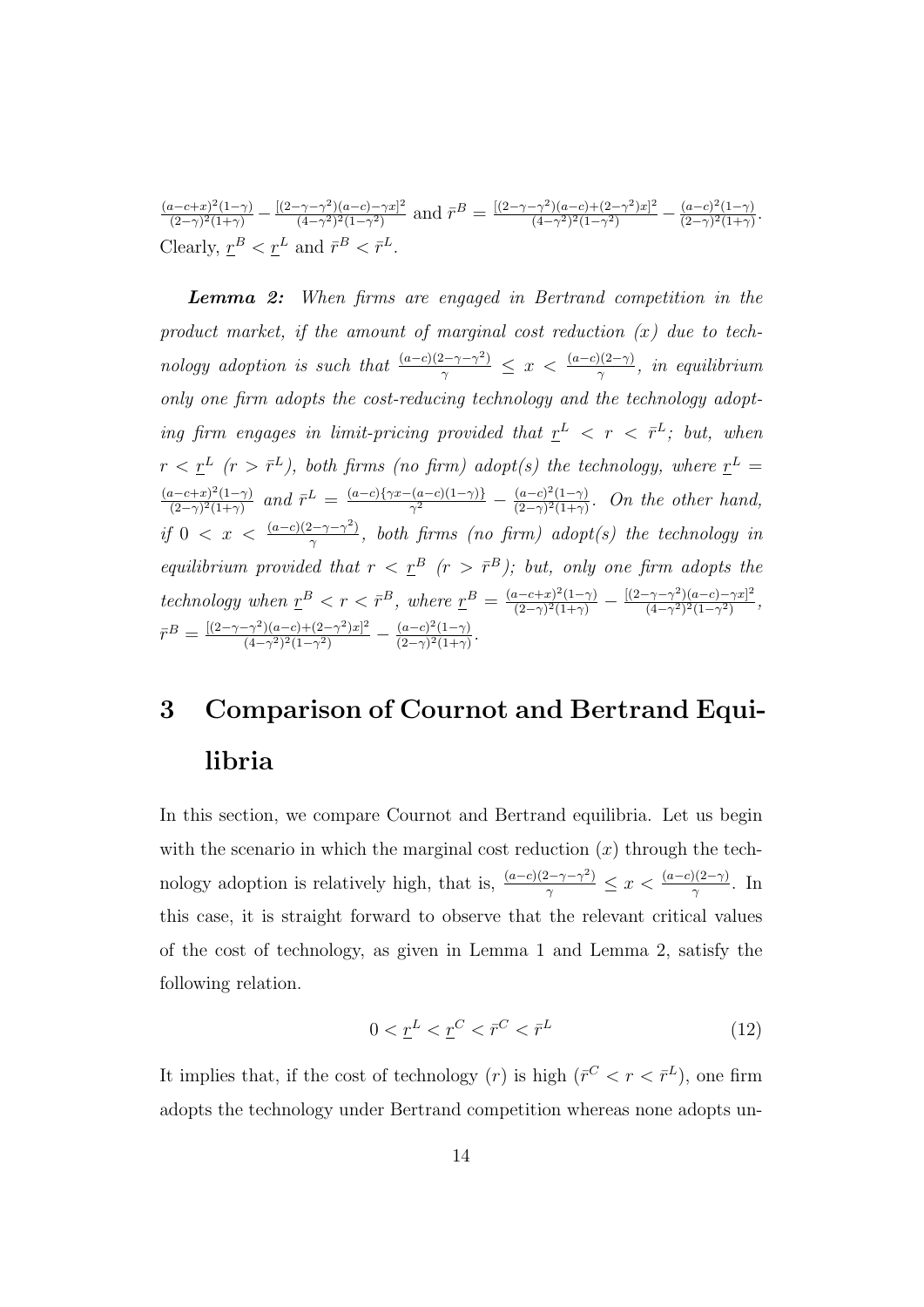der Cournot competition. That is, we get very asymmetric outcomes under two alternative modes of product market competition. However, if the cost of technology is moderate  $(\underline{r}^C < r < \overline{r}^C)$ , under both Cournot and Bertrand competition one firm adopts the technology in equilibrium. Nonetheless, the incentive to adopt technology by a single firm is higher under Bertrand competition than under Cournot competition, since  $\pi_1^L(1,0) - \pi_1^B(0,0)$  $\pi_1^C(1,0) - \pi_1^C(0,0)$ . This is because, following technology adoption, Bertrand competition not only leads to lower prices (price effect), but also a lower market share of the non-adopting firm (selection effect) than Cournot competition. The selection effect dominates the price effect and the net gain, from these two opposing effects, of the technology adopting firm is higher under Bertrand competition than under Cournot competition. As a result, when the cost of technology is high, firms do not find it profitable to adopt the technology under Cournot competition even when the other firm does not adopt the technology. But, under Bertrand competition one firm gains by adopting the technology when the other does not opt to adopt it. As a result, cost-efficiency of the industry improves under Bertrand competition through technology adoption, whereas the industry remains less efficient under Cournot competition as no firms adopts the technology - an 'Arrow-like' result. However, if the cost of technology reduces to the moderate level  $(\underline{r}^C < r < \overline{r}^C)$ , the net gain from two opposing effects, price effect and selection effect, becomes higher than the cost of technology under Cournot competition also. As a result, when the cost of technology is moderate, we get symmetric equilibrium outcomes in terms of technology adoption under Cournot and Bertrand competition: one firm adopts the technology irrespective of the mode of competition. If the cost of technology reduces further to the low level,  $r^L < r < r^C$ , both firms find the technology adoption to be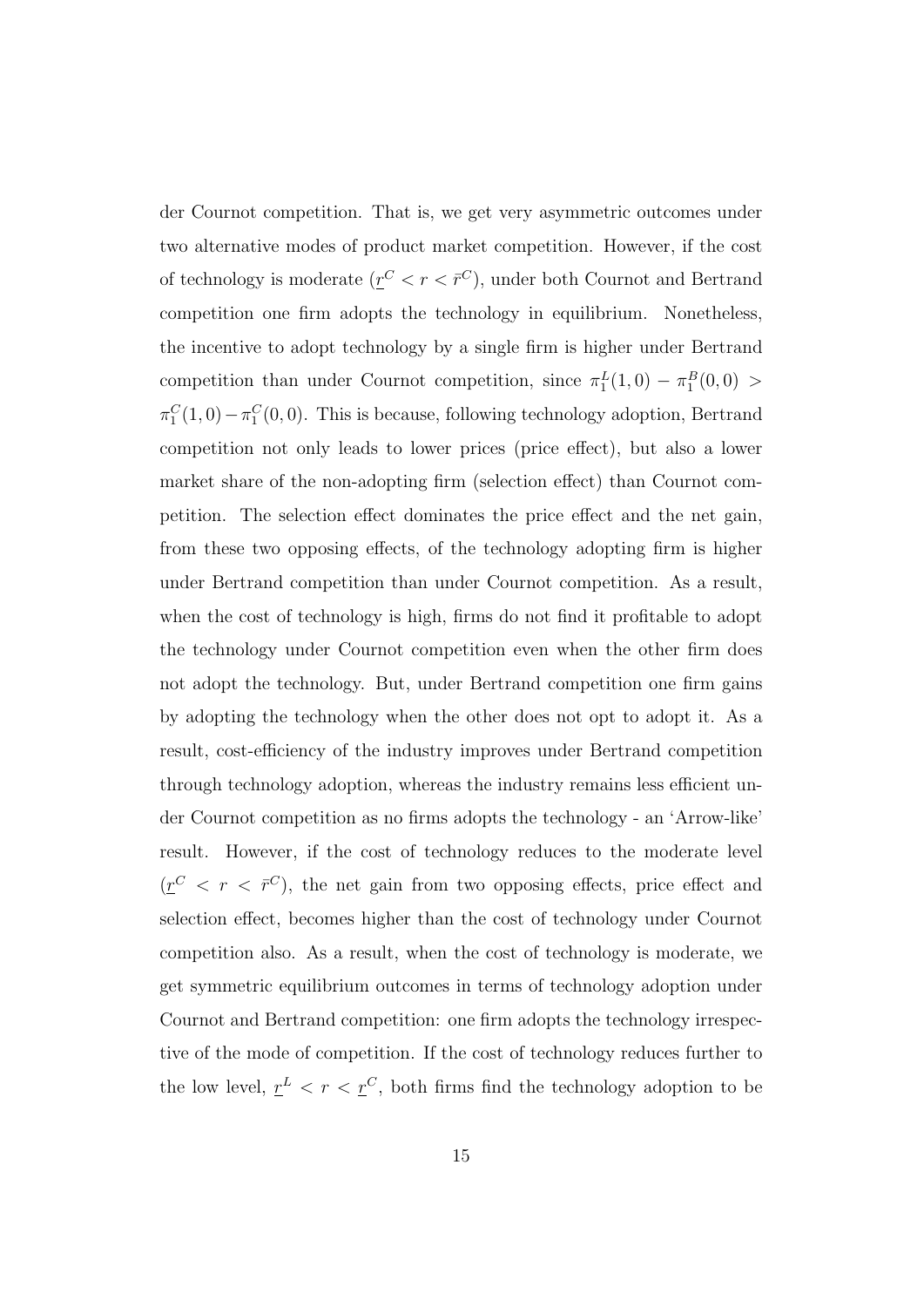gainful under Cournot competition whereas under Bertrand competition a firm gains by adopting the technology only if the other firm does not adopt the technology, since the price effect is smaller under Cournot than under Bertrand competition. If under Bertrand competition both firms adopt the technology, each firm incurs loss. Therefore, when the cost of technology is low, in equilibrium, both firms adopt the technology under Cournot competition whereas only one firm adopts the technology under Bertrand competition - a 'Schumpeter-type' result. The cost of technology needs to be reduced even further to very low level  $(r < r^L)$  to induce both firms to adopt the technology under Bertrand competition also. Figure 1 depicts the equilibrium choice of firms regarding technology adoption corresponding to different levels of the cost of technology under alternative modes of competition. Clearly, the industry becomes more cost-efficient under Bertrand competition than under Cournot competition, if the cost of technology is high. Otherwise, level of cost-efficiency of the industry under Bertrand competition is same as that under Cournot competition.<sup>6</sup>



Figure 1: Cost of technology and technology adoption

Next, we turn to the scenario in which the marginal cost reduction  $(x)$ 

<sup>&</sup>lt;sup>6</sup>If the cost of technology is low, only one firm adopts the technology under Bertrand competition, but the non-adopting firm is driven out of the market.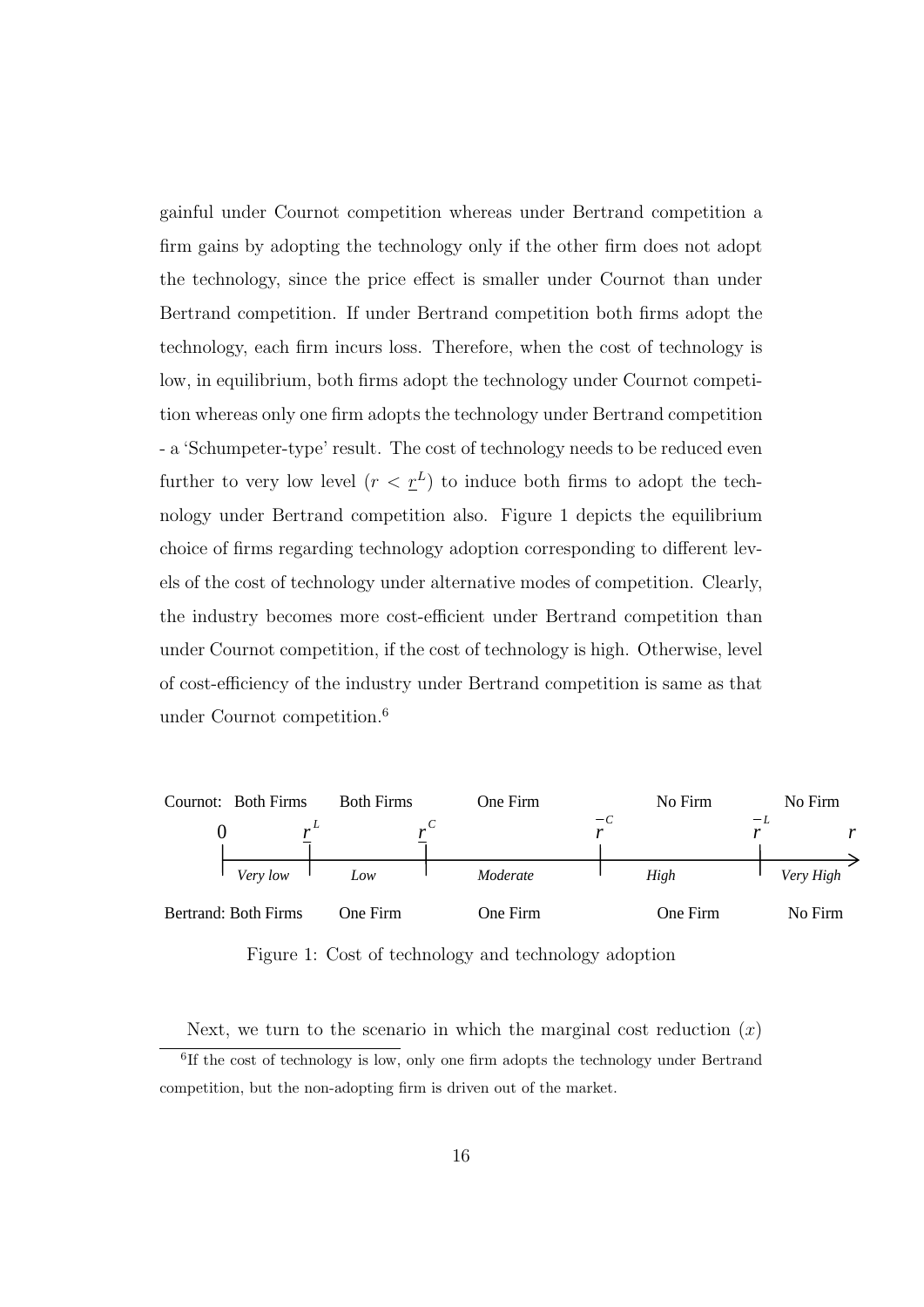through the technology adoption is relatively less, that is,  $0 < x < \frac{(a-c)(2-\gamma-\gamma^2)}{2\gamma}$  $\frac{2-\gamma-\gamma^2)}{\gamma}.$ In this scenario, as discussed in Section 2, both firms remain active in the market irrespective of the mode of product market competition and the cost of technology. Therefore, under Bertrand competition, a firm's gain from technology adoption when the other firm does not adopt the technology is lower than that in the previous scenario. Also, under Bertrand competition, when one firm adopts the technology, the other firm will also find it profitable to adopt the technology provided that the cost of technology is less than what is required in the previous scenario. It implies that,  $r^{B} < r^{L}$  and  $\bar{r}^{B} < \bar{r}^{L}$ . Nonetheless, comparing critical values of the cost of technology, as given in Lemma 1 and Lemma 2, we get similar rankings as in (12):  $0 < \underline{r}^B < \underline{r}^C < \overline{r}^C < \overline{r}^B$ , except when  $x < \frac{2(1-\gamma)(a-c)}{\gamma}$ . If  $x < \frac{2(1-\gamma)(a-c)}{\gamma}$ , only the relative position of  $\bar{r}^B$  and  $\bar{r}^C$  changes, i.e., we get  $0 < \underline{r}^B < \underline{r}^C < \overline{r}^B < \overline{r}^C$ . Clearly, if  $\frac{2(1-\gamma)(a-c)}{\gamma} < x < \frac{(a-c)(2-\gamma-\gamma^2)}{\gamma}$  $\frac{2-\gamma-\gamma}{\gamma}$ , the comparison of Cournot and Bertrand equilibria remains same as before. However, since both firms remain active in equilibrium irrespective of the mode of product market competition, the level of cost-efficiency of the industry is higher (lower) under Cournot competition than under Bertrand competition, if the cost of technology is low (high). But, when  $x < \frac{2(1-\gamma)(a-c)}{\gamma}$ , the comparison is as follows. (a) If  $\bar{r}^B < r < \bar{r}^C$ , no firm adopts the technology under Bertrand competition whereas one firm adopts under Cournot competition. (b) If  $r^C < r < \bar{r}^B$ , one firm adopts the technology irrespective of the mode of product market competition. (c) If  $r^B < r < r^C$ , both firms adopt the technology under Cournot competition whereas only one firm adopts the technology under Bertrand competition. (d) If  $0 < r < \underline{r}^B$   $(r > \overline{r}^C)$ , both firms (no firm) adopt(s) the technology irrespective the mode of product market competition. Therefore, if the cost reducing effect of the technol-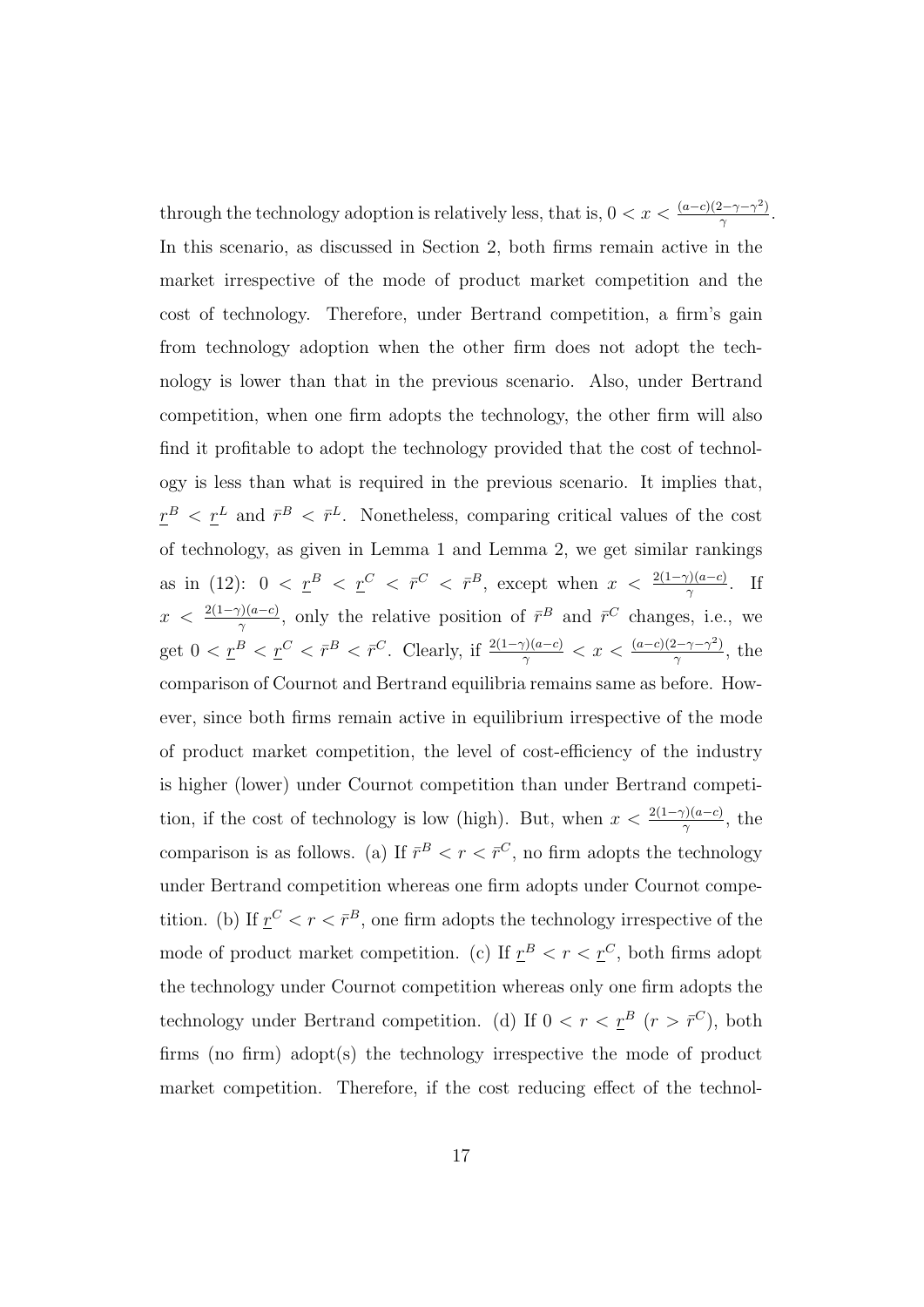ogy is low  $(x < \frac{2(1-\gamma)(a-c)}{\gamma})$ , the level of cost efficiency of the industry is same under both Bertrand and Cournot competition provided that the cost of technology is moderate  $(r^C < r < \bar{r}^B)$ ; otherwise, the industry becomes more cost-efficient under Cournot competition.

**Proposition 1**: (a) When the marginal cost of production reduces, due to technology adoption, by more than a critical level  $(x > \frac{(a-c)(2-\gamma-\gamma^2)}{\gamma} = x_1$ , say), the industry becomes more cost-efficient under Bertrand competition than under Cournot competition if the cost of technology is high  $(r > \bar{r}^C)$ ; otherwise, both Bertrand and Cournot competition leads to the same level of cost-efficiency of the industry.

(b) If the amount of marginal cost reduction  $(x)$ , due to technology adoption, is less than  $x_1$  but greater than  $x_2$  (=  $\frac{2(1-\gamma)(a-c)}{\gamma}$  $\frac{\gamma(2a-c)}{\gamma}$ ), Cournot competition leads to lower (higher) level of cost-efficiency of the industry than Bertrand competition provided that the cost of technology is high (low:  $r < \underline{r}^C$ ). However, if the technology reduces the marginal cost by less than the amount  $x_2$ , Cournot competition leads to more cost-efficiency than the Bertrand competition unless the cost of technology is moderate  $(r^C < r < \bar{r}^B)$ .

Clearly, the cost of technology has differential impact on cost-efficiency of the industry under alternative modes of product market competition. This result has implications to 'technology subsidy' policies. Also, note that, if  $\gamma$ is closer to one,  $x_1$  is closer to zero. That is, if the degree of substitutability between products is very high, the possibility of  $x > x_1$  is high. Therefore, we can say that, Bertrand competition leads to higher cost-efficiency of the industry than Cournot competition when products are close substitutes provided that the cost of technology is high. On the other hand, if products are highly differentiated ( $\gamma$  is close to zero),  $x_2$  is very large, i.e., the possibility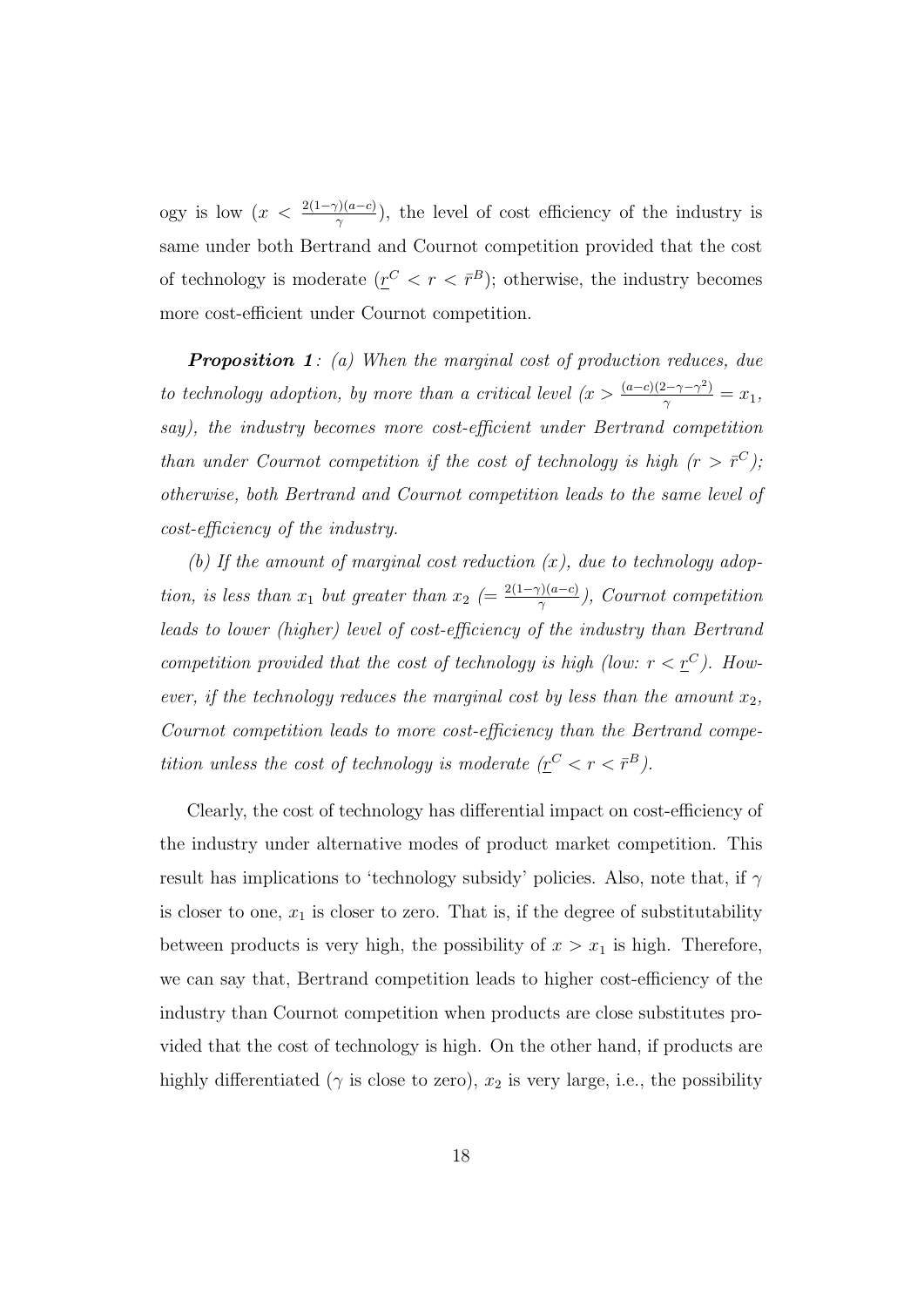of  $x < x_2$  is high and, thus, Cournot competition leads to more cost-efficiency of the industry than the Bertrand competition unless the cost of technology is moderate. These results are similar to that in Bester and Petrakis (1993), which argues that the incentive to innovate is higher (lower) under Cournot competition than under Bertrand competition if the degree of substitutability is low (high). However, note that the results of Bester and Petrakis (1993) holds only for a selected range(s) of the cost of technology. Therefore, in our set up, the results of Bester and Petrakis (1993) emerges as a special case.

Proposition 1 also suggests that, the relation between intensity of competition and technology adoption is not necessarily monotonic, which is in line with Boone (2001). For example, given the degree of substitutability, if the cost of technology is low  $(r < \underline{r}^C)$ , Cournot competition leads to higher cost-efficiency of the industry than Bertrand competition when  $x < x_1$ , but the level of cost-efficiency does not vary with the mode of product market competition when  $x > x_1$ .

#### 4 Conclusion

In this paper we have compared technology adoption in a differentiated duopoly under two alternative modes of product market competition, Cournot and Bertrand. We have analysed how the cost of technology affects this comparisons in a more general setup by enlarging the parameter space so as to relax the commonly subscribed assumption of positive primary outputs. We have shown that the cost of technology has differential impact on technology adoption under alternatives modes of competition in the product market. The possibility of ex post cost asymmetry is higher under Bertrand competi-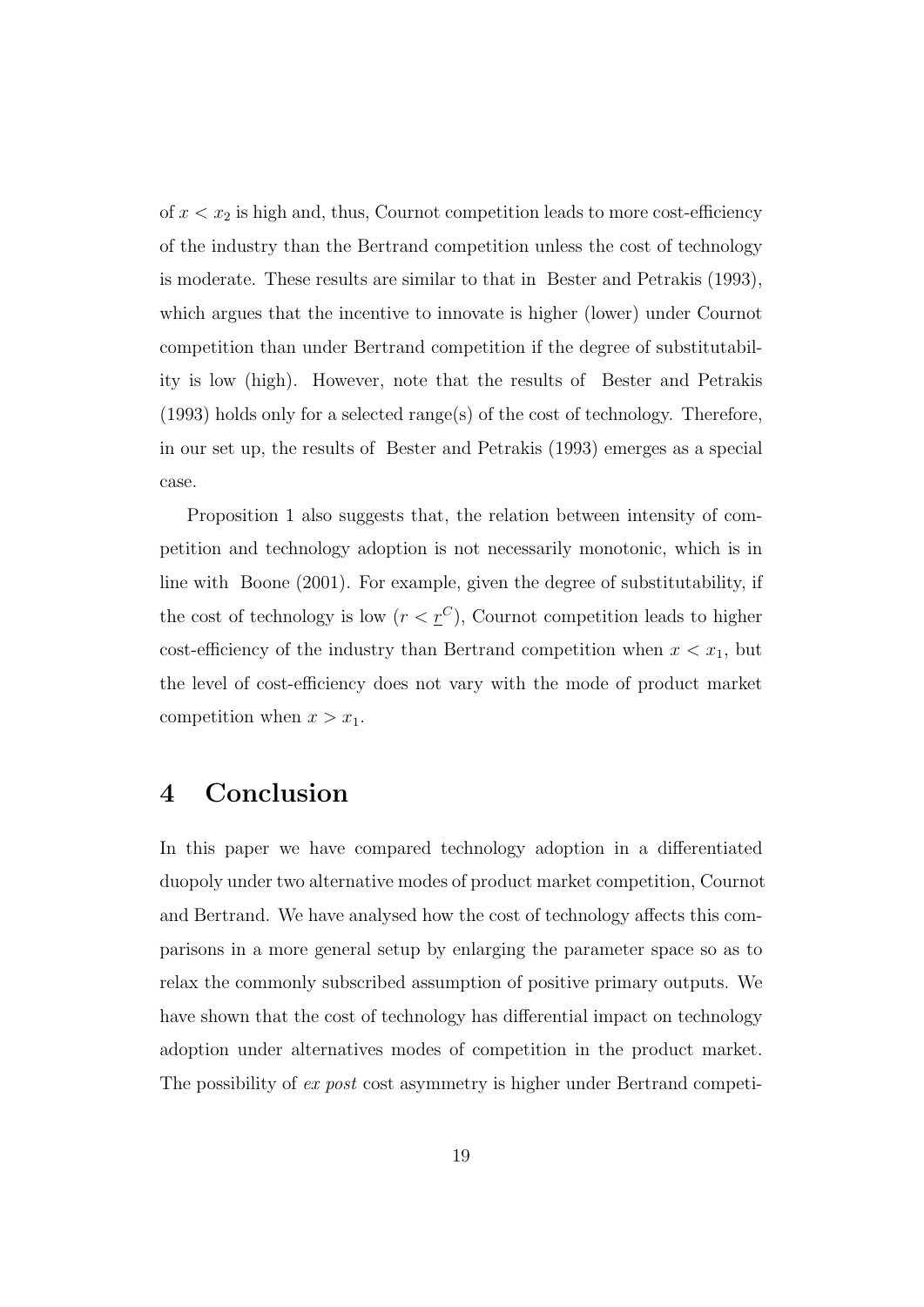tion than under Cournot competition. A comparison of ex post cost-efficiency of the industry reveals that, when the cost reducing effect of the technology is high, Bertrand competition leads to higher cost efficiency than Cournot competition if the cost of technology is high; otherwise, cost-efficiency of the industry is invariant to the mode of product market competition. On the other hand, unless the cost of technology is moderate, cost-efficiency of the industry is higher under Cournot competition than under Bertrand competition when the technology reduces the marginal cost of production by a very low amount. These results have implications to 'technology subsidy' policies.

It seems to be interesting to extend the present analysis by considering possible tradeoff between product and process innovation. It might also be interesting to examine the implications of (semi)collusion on technology adoption and profitability in the present context. We leave these issues for future research.

### References

- Aghion, P., Harris, C., and Vickers, J. (1997). Competition and growth with step-by-step innovation: An example. *European Economic Review*, 41:771–782.
- Amir, R. and Jin, J. (2001). Cournot and Bertrand equilibria compared: Substitutability, complementarity and concavity. International Journal of Industrial Organization, 19:303–317.
- Arrow, K. (1962). Economic welfare and the allocation of resources for inventions. In Nelson, R., editor, The rate and direction of inventive activity. Princeton University Press, USA.